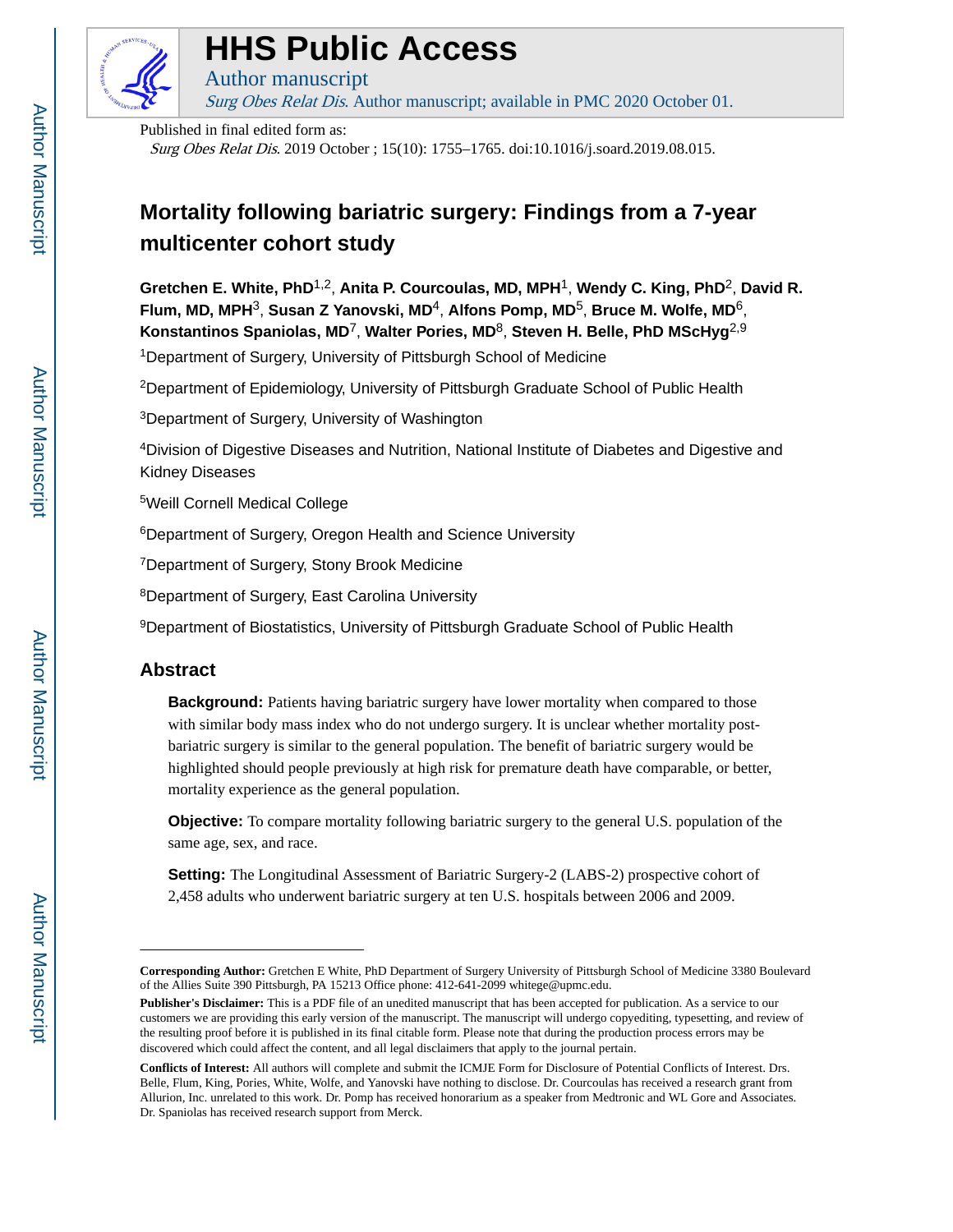**Methods:** Deaths were identified via LABS-2 follow-up and the National Death Index. Standardized mortality ratios (SMR) of post-bariatric surgery mortality observed in LABS-2 versus age, sex, race and year-adjusted expected mortality in the general U.S. population were calculated and compared to 1 which results when the number of observed and expected deaths are equal.

**Results:** LABS-2 median follow-up was 6.6 (IQR: 5.9–7.0) years post-surgery. Seventy-six deaths were observed over 15616 person-years (PY) of observation (4.9 deaths/1,000 PY). The rate expected in the general U.S. population with the same age, sex, race, and year distribution was 4.8/1,000 PY (SMR=1.02, 95%CI=0.80–1.27). There were no significant differences between observed and expected mortality by surgical procedure. Compared to expected mortality in the general U.S. population, people 35–44 years old at time of surgery had significantly more deaths  $(SMR=2.06, 95\% CI=1.22-3.25)$ , while people at least 55 years of age had significantly fewer (SMR=0.63, 95%CI=0.42–0.92). Significantly more deaths than expected occurred in the perioperative period and 5–7 years following surgery.

**Conclusions:** Mortality within 7 years of bariatric surgery is comparable to the general U.S. population which is likely to have better survival than people with severe obesity. However, more deaths than expected were identified 5–7 years after surgery.

#### **Keywords**

Mortality; bariatric surgery; long-term mortality; Roux-en-Y gastric bypass; laparoscopic adjustable gastric banding

#### **Introduction**

Obesity is a leading cause of preventable death in the United States.<sup> $(1,2)$ </sup> Bariatric surgery is the most effective long-term treatment for severe obesity.<sup>(3)</sup> In addition to sustained weight loss, bariatric surgery may result in remission of, or improvement in, comorbid conditions<sup>(3–5)</sup> associated with premature death.<sup>(6,7)</sup> Compared to control groups with severe obesity, lower short- $(8-10)$  and long-term $(9,11-18)$  (i.e., 5 years) mortality rates following bariatric surgery have been well documented. There is, however, conflicting evidence as to whether the benefits of bariatric surgery extend to long-term mortality when compared to the general population. $(12)$ 

Although there have been studies comparing the mortality experience of people undergoing bariatric surgery to mortality in a general population,  $(19-22)$  the distribution of types of bariatric surgeries performed has changed over time,  $(23)$  and those studies either compare to populations outside of the United States<sup>(19,20)</sup> or are restricted to just two states<sup>(21,22)</sup>. This study was undertaken to examine whether mortality following a different distribution of bariatric surgeries than in those studies differs from the general population when using more recent and geographically diverse data from the United States.

Using data from the Longitudinal Assessment of Bariatric Surgery (LABS)-2, a 7-year, multi-center prospective cohort study of U.S. adults undergoing their first bariatric surgery, and from the National Death Index, the primary aim of this study was to compare observed mortality following bariatric surgery to the expected mortality of the general U.S. population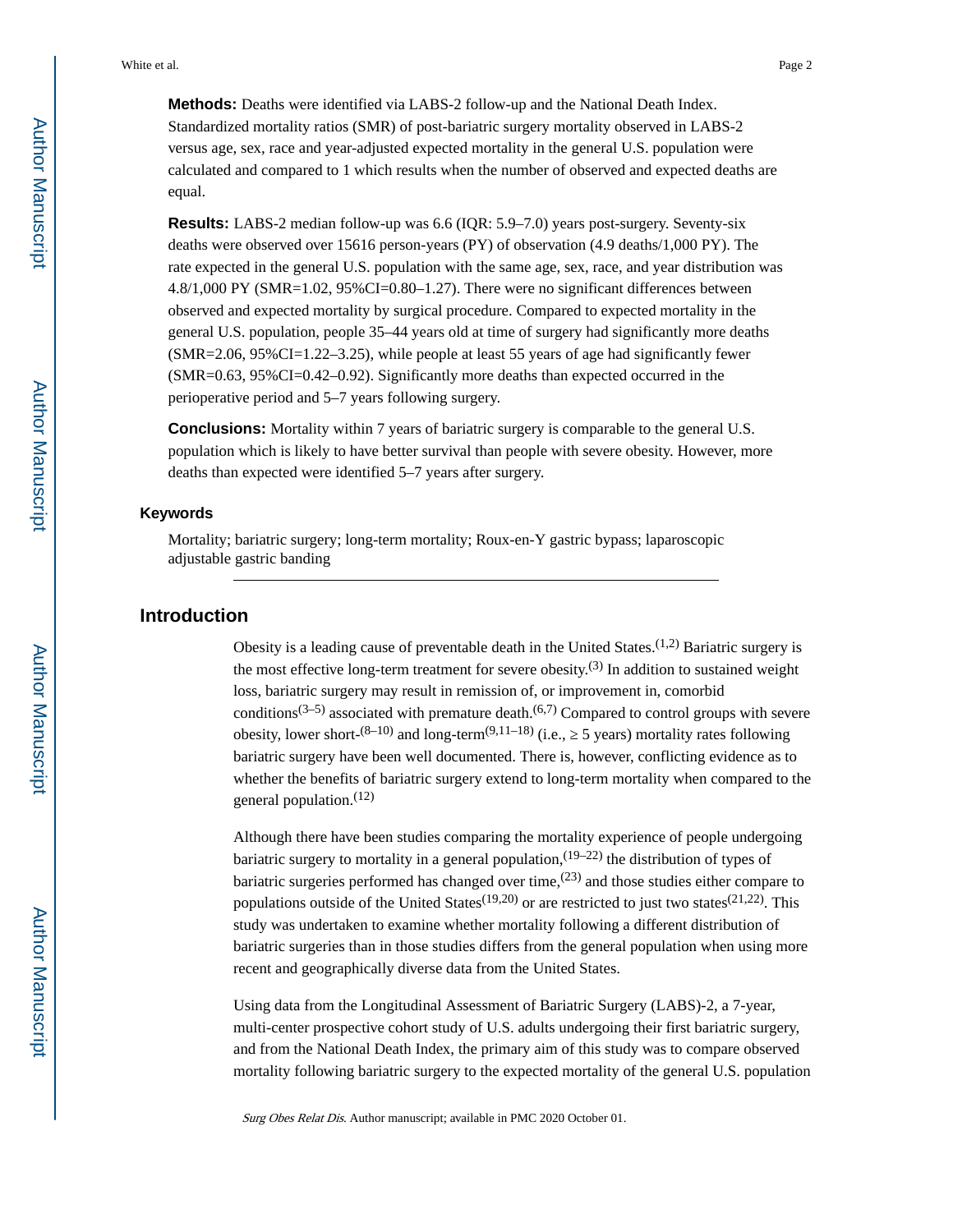with similar age, sex and race over the same calendar years. A secondary aim was to compare observed mortality to expected by sex, age group, surgical procedure and time since surgery. Because of the paucity of information about pre-surgery factors associated with long-term mortality following bariatric surgery,  $(13,22,24)$  a third aim was to identify presurgery factors associated with mortality following bariatric surgery.

#### **Methods**

#### **Design and Participants**

LABS-2 was a prospective cohort study of 2,458 adults who underwent bariatric surgery at one of 10 hospitals at 6 clinical centers in the United States between April, 2006 and April, 2009. Participants attended pre-surgery, 30 day, 6 month, and annual post-surgery follow-up assessments for up to 7 years or until January 31, 2015, whichever came first. Institutional Review Boards at each center approved protocols and all participants provided informed consent. Flow of participants through recruitment has been previously described.<sup>(3)</sup>

Vital status for LABS-2 participants was determined through study follow-up and a National Death Index<sup>(25)</sup> search for those who were not known to have died through December 31, 2014. Each clinical site provided to the National Death Index, to use in a search, participant identifying information (first and last name, date of birth, social security number, and a combination of other personal identifiers as available such as sex, race, marital status, state of residency, and date of last contact).

The Centers for Disease Control and Prevention (CDC) Wonder Underlying Cause of Death database compiles death certificate data from 50 states and the District of Columbia.<sup>(26)</sup> Age-, sex-, race-, and year-specific crude mortality rates for each calendar year from 2006– 2014 were downloaded from CDC Wonder<sup> $(27)$ </sup> and used to calculate expected mortality.

#### **Measures**

Underlying cause of death was obtained from death certificates. Cause of death categories were created using the World Health Organization Global Burden of Disease Study cause  $list^{(28)}$  as reference (summarized in eTable 1).

Participants' weights were measured to the nearest pound and height to the nearest inch. Body mass index (BMI) was calculated as weight in kilograms divided by height in meters squared. $(29)$ 

Participants were asked their date of birth and race by research staff. Race was considered missing for participants who did not report race as at least 1 of: white or Caucasian, Black or African American, Asian, American Indian or Alaska Native, or Native Hawaiian or Other Pacific Islander. Annual household income, education, and smoking were assessed using self-administered questionnaires. Smoking was categorized as any versus no cigarette smoking in the past year. Participants who underwent a revision or reversal of their bariatric procedure were included in analyses of their original bariatric procedure.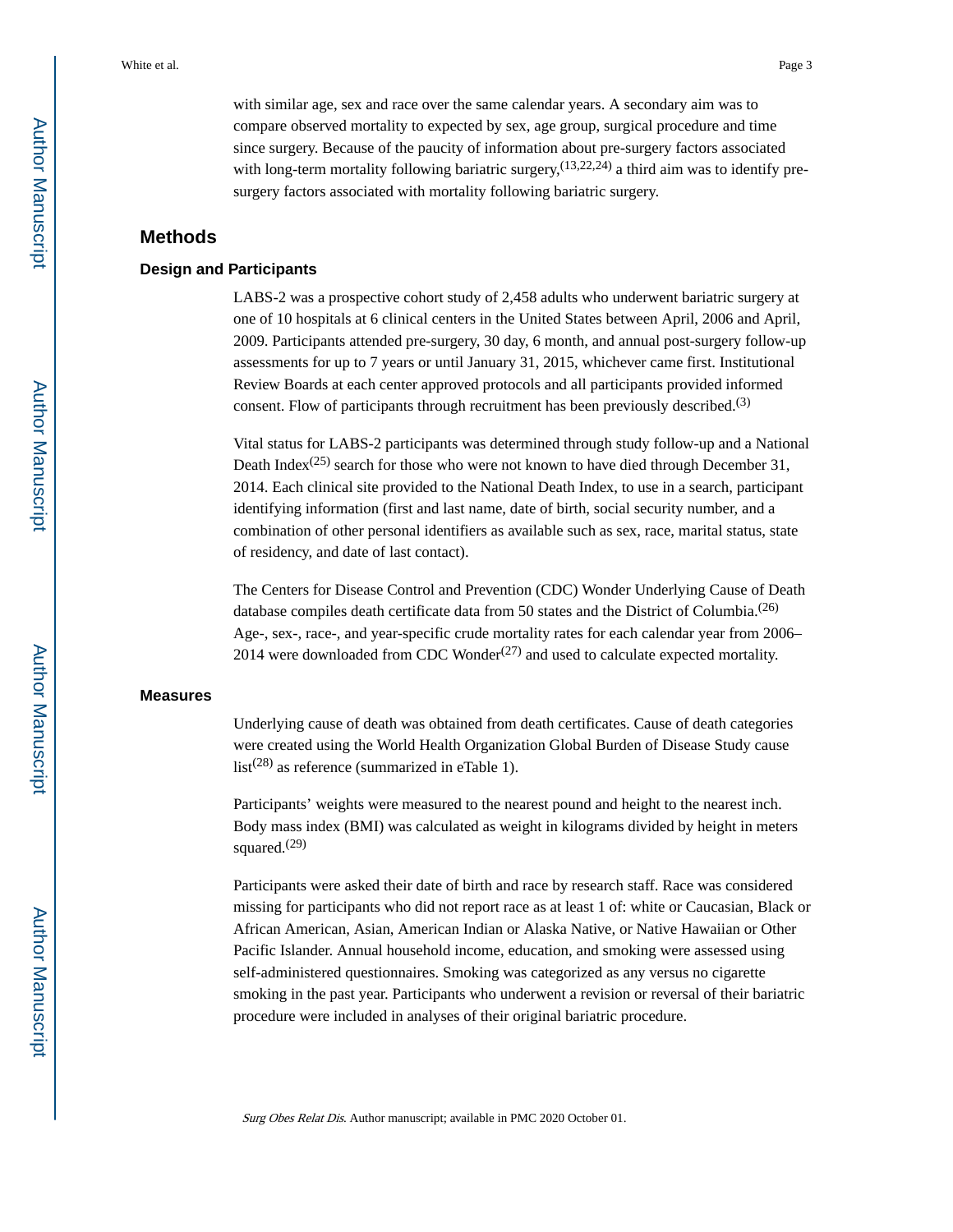Regular alcohol use, defined as drinking at least twice per week, was assessed using the Alcohol Use Disorder Identification Test  $(AUDIT)^{(30,31)}$  Symptoms of alcohol use disorder (AUD) was defined as an AUDIT of score at least 8, symptoms of alcohol dependence, or symptoms of alcohol-related harm at least once in the past 12 months.<sup>(31,32)</sup>

Sleep apnea, diabetes, hypertension, dyslipidemia and history of deep vein thrombosis/ pulmonary embolism were determined using a combination of laboratory values, physical examination measures, participant-reported medication use, and comorbid diagnoses from healthcare providers and medical records review.<sup>(33,34)</sup>

#### **Statistical Analysis**

Observed mortality rates were calculated by dividing the number of deaths within 7 years of the initial bariatric surgery by the number of person-years (PY) of observation. Age-, sex-, race-, and calendar year-specific expected number of deaths were calculated by multiplying the crude mortality rate per 1,000 in the general population by the number of LABS-2 participants in that group divided by 1,000. Age-, sex-, and calendar year-specific mortality rates for races other than Black or White are suppressed in CDC Wonder to avoid revealing identities of individuals, so total age-, sex-, and calendar year-specific crude mortality rates from CDC Wonder were used for the 100 LABS-2 participants who were not Black or White. The total expected number of deaths in the general U.S. population is the sum of expected deaths across all LABS-2 participants. Standardized mortality ratios (SMRs) were calculated as the ratio of observed to expected deaths. The test statistics for whether the observed number of deaths differed significantly from expected (i.e., SMR=1) and 95% confidence intervals (CI) around SMRs were calculated assuming the Poisson distribution using methods proposed by  $Byar^{(35)}$ .

Mortality rates and SMRs were calculated separately by sex and pre-specified age, and time since surgery groups. Stratified analyses were also conducted for surgical procedure. Results are presented for the RYGB and laparoscopic adjustable gastric banding (LAGB) surgery groups because there were only 78 "other" procedures (59 sleeve gastrectomy and 19 biliopancreatic diversion with duodenal switch).

Poisson mixed models with robust error variance  $(36)$  were used to identify pre-surgery factors associated with post-perioperative (i.e., 30 days to 7 years post-bariatric surgery) mortality. All models included clinical site as a random effect and fixed effects, based on published results, <sup>(13,22,24)</sup> were surgical procedure, age, sex, race, and pre-surgery BMI. Other pre-surgery variables considered for inclusion as independent variables, based on prior research,<sup>(13,22,24)</sup> were: annual household income, education, any cigarette smoking, any alcohol use, regular alcohol use, AUD symptoms, sleep apnea, diabetes, hypertension, dyslipidemia, and deep vein thrombosis/pulmonary embolism. Due to the large number of variables under consideration and relatively few deaths observed, base models that included clinical site, surgical procedure, age, sex, race, and pre-surgery BMI were fit with each factor under consideration, one at a time. From these models, factors with  $P<0.20$  were entered into a multivariable model and retained if statistically significant  $(P<0.05)$ . Results are presented as adjusted relative risks (ARR) with their 95% confidence intervals (CI).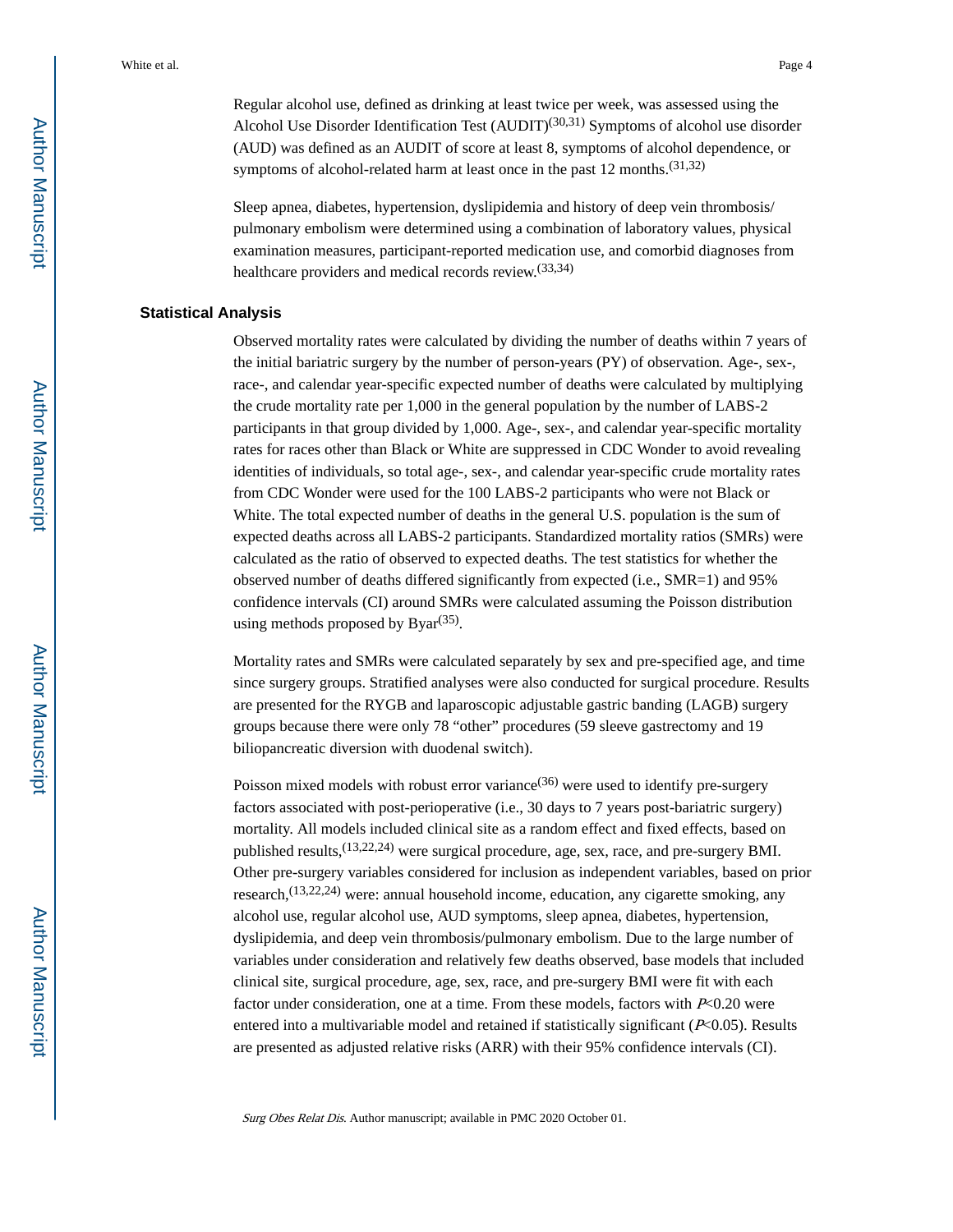Analyses were conducted using SAS version 9.4 (SAS Institute, Cary, NC, USA). All <sup>P</sup> values are two-sided. P values less than 0.05 are considered statistically significant.

## **Results**

Pre-surgery characteristics of the LABS-2 cohort are described in Table 1. RYGB was the most common procedure (n=1770, 72.0% (n=1550) of which were performed laparoscopically and 220 open), followed by LAGB (n=610, 24.8%).

Median follow-up for the 2,458 LABS-2 participants was  $6.6$  ( $25<sup>th</sup>$ -75<sup>th</sup> percentiles: 5.9–7.0) years. There were 76 deaths observed in 15616.15 PY of observation for a mortality rate of 4.9/1,000 PY compared to a rate of 4.8/1,000 PY expected in the general U.S. population with the same age, sex, and race distribution followed over the same calendar years as the LABS-2 cohort. This yielded an SMR of 1.02 (95%CI, 0.80–1.27, P=0.93), thus, the observed and expected mortality did not significantly differ.

Mortality rates and SMRs by sex, age, surgical procedure and time since surgery are reported in Table 2. Observed and expected deaths for men (SMR=0.95, 95%CI=0.62–1.40, P=0.90), women (SMR=1.05, 95%CI=0.78-1.38, P=0.77), post-RYGB (SMR=1.19, 95%CI=0.91–1.54, P=0.21 and post-LAGB (SMR=0.67, 95%CI=0.38–1.11, P=0.14) did not differ significantly. However, the 18 observed deaths was significantly more than the 8.8 expected in the general U.S. population among the 674 participants who were 35–44 years old at time of surgery (SMR=2.06,  $95\%$ CI=1.22–3.25, P=0.01), and there were significantly fewer deaths than expected among the 600 participants who were at least 55 years old at time of surgery (SMR=0.63, 95%CI=0.42–0.92,  $P=0.01$ ). There were also significant differences between the observed and expected number of deaths in the perioperative (within 30 days) and latest (5–7 years after surgery) time frames. Although peri-operative mortality rates were low (3/1770=0.17% undergoing RYGB, 0/610=0.00% undergoing LAGB, and 1/78=1.3% undergoing another type of bariatric procedure), the 4 deaths within 30 days of surgery were significantly  $(P=0.01)$  more than the 0.7 expected in the general U.S. population (SMR=5.37, 95%CI=1.46–13.76,  $P=0.01$ ). At least 5 years after surgery, there were significantly more deaths  $(n=33)$  than expected in the general U.S. population  $(n=21.4;$ SMR=1.55, 95%CI=1.06–2.17, P=0.02).

Although there was not a significant difference between the observed and expected mortality for either RYGB or LAGB, there were differences in mortality by age and length of followup according to procedure. Specifically, the observed mortality was significantly higher than expected only among individuals aged 35–44 who underwent RYGB (SMR=2.37, 95%CI=1.35–3.85, P=0.004), while the observed mortality was significantly lower than expected only among individuals aged 55 and older who underwent LAGB (SMR=0.47, 95%CI=0.19–0.96,  $P=0.04$ ). The observed mortality was significantly higher than expected within 30 days (SMR=6.06,  $95\%$ CI=1.25–17.71, P=0.03) and 5–7 years post-RYGB (SMR=1.94, 95%CI=1.29–2.81, P=0.002) but not post-LAGB (Table 2).

Across all time points, the most common causes of death were cardiovascular disease  $(n=18)$ , neoplasm, all of which were malignant,  $(n=13)$ , and diabetes mellitus, endocrine,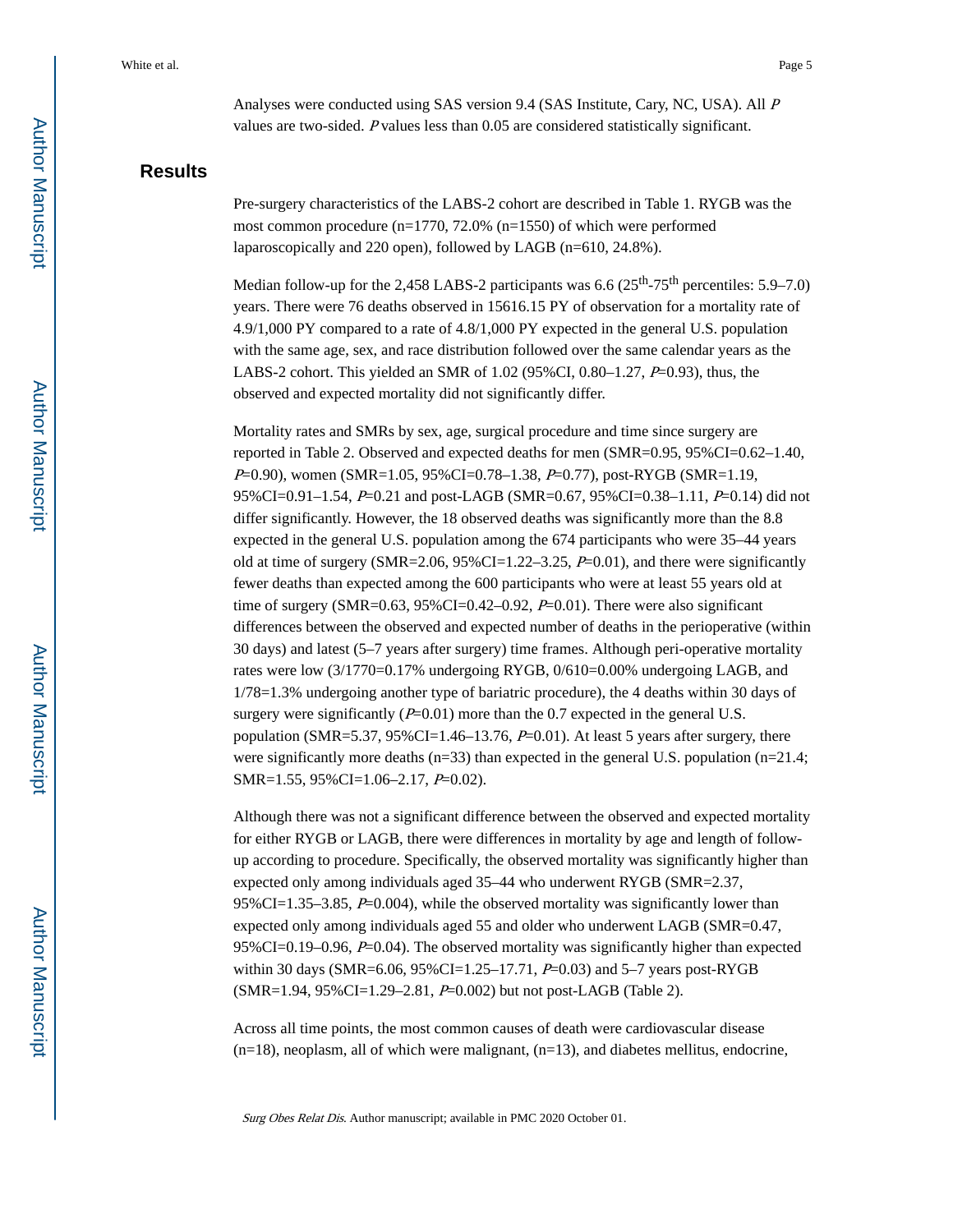blood, immune, and genitourinary disease  $(n=12)$ . The number of deaths by cause of death are in Table 3.

The number of deaths by cause of death and time since surgery are shown in Figure 1. There were 10 deaths observed within 1 year of surgery, half of which were due to a cardiovascular cause. After that, the number of deaths in each 2-year time-period increased such that there were the same number of deaths occurring in the last 2 years of follow-up (n=33 5–7 years post-surgery) as in the 4 years before that  $(n=33 \text{ } 1<5 \text{ years post-surgery})$ . Only one death due to cardiovascular disease occurred among the 33 reported 1 to 5 years post bariatric surgery (3% of deaths). However, cardiovascular disease deaths accounted for 12/33 (36%) of all deaths 5–7 years following bariatric surgery.

In the base models of pre-surgery factors predicting mortality 30 days to 7 years postsurgery, higher BMI (ARR=1.34 per 10 kg/m<sup>2</sup>, 95%CI=1.01–1.80), sleep apnea (ARR=1.77, 95%CI=1.04–3.00), and diabetes (ARR=1.92, 95%CI=1.16–3.19) were significantly related to higher risk of death, while any alcohol use was significantly related to lower risk of death (ARR=0.61, 95%CI=0.38–0.99). However, none of these factors was independently associated with post-perioperative mortality in the final model. Pre-operative older age  $(ARR=1.66$  per 10 years,  $95\%CI=1.31-2.11$ ), lower household income (ARR=4.40 for < \$25,000 versus ≥75,000, 95%CI=1.89–9.76), smoking (ARR=2.75, 95%CI=1.53–4.95), and dyslipidemia  $(ARR=2.19, 95\% CI=1.07-4.48)$  were independently associated with higher mortality in the full model (Table 4).

### **Discussion**

People who are eligible to undergo bariatric surgery have increased mortality risk compared to the general population due to excess weight and often have comorbidities that could reduce longevity, e.g., cardiovascular, diabetes. This study was undertaken to determine whether that excess risk persists following bariatric surgery since, despite substantial weight loss and comorbidity resolution occurring in many cases, the increased risk may not entirely disappear and weight regain and comorbidity reoccurrence or new onset is not uncommon.<sup>(3)</sup>

Despite the suspected increased risk for mortality among adults who have undergone bariatric surgery compared to the general population due to residual excess adiposity and related health conditions, LABS-2 participants did not have significantly higher mortality up to 7 years after bariatric surgery than age-, sex-, and race- similar adults from the general U.S. population. This was true for both surgical procedures, RYGB and LAGB, studied in this multi-center cohort.

A large study (N=7,862) examining mortality following laparoscopic RYGB (57.2%), LAGB (26.8%), and other laparoscopic bariatric procedures in New York State, reported a small but significant reduction in mortality across 8–14 years of follow-up when compared to age-, sex-, race-, and year- similar projections for the New York State population, (2.5% versus 3.1%, respectively;  $P=0.01$ ).<sup>(22)</sup> The SMR point estimate calculated from the New York State study is 0.81, which is contained within the 95% confidence interval from our study, indicating that our results are consistent. The larger sample size, longer follow-up, and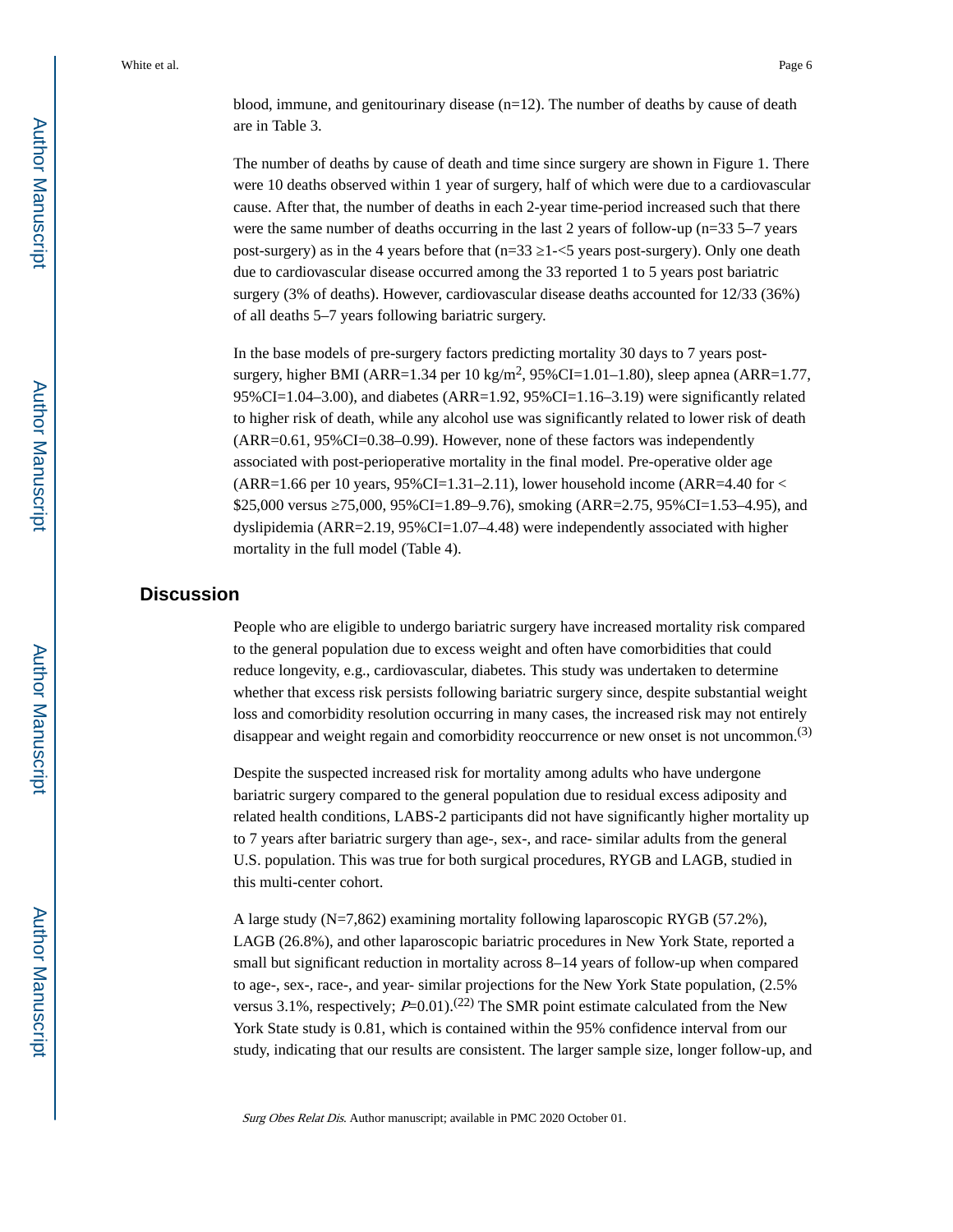exclusion of open bariatric procedures and deaths that occurred immediately after surgery from the New York State study may explain why they found significantly lower mortality and we did not. It is important to note that LABS-2, which includes sites from across the country, including New York City, is more geographically representative of the United States. Additionally, mortality in LABS-2 was verified using data from the National Death Index which has better coverage than the Social Security Death Index $(37,38)$  used to ascertain mortality in the New York State study. In contrast, studies in Sweden and Pennsylvania that compared post-bariatric surgery mortality to that of a general population found higher mortality following bariatric surgery than in the general population.  $(19-22)$  However, this is unsurprising since most patients in those studies<sup> $(19,20)$ </sup> underwent gastric banding or vertical banded gastroplasty which are associated with less weight loss and comorbidity resolution than other procedures<sup>(3,39)</sup>. Finally, several previous studies reported significantly lower mortality among adults who underwent bariatric surgery versus matched controls undergoing non-surgical usual care for obesity<sup>(9,11,12)</sup>. However, the difference in reference groups from such studies prevents comparison with the current study.

We did not find significant differences between observed and expected mortality among men or women. That surgery imparts a small perioperative risk is not surprising.<sup>(8)</sup> However, that mortality, compared to the general population, was higher 5–7 years post-surgery, particularly with respect to cardiovascular causes, is a novel finding that warrants further investigation. It may be that the mortality-related benefits of surgery are limited to 5 years post-surgery, but it may also be that weight regain and comorbidity recurrence<sup>(3)</sup> impart greater mortality risk as time since surgery increases. We previously reported significant weight regain and increases in the prevalence of high triglycerides and hypertension 3–7 years following RYGB.<sup>3</sup> Because weight regain, high triglycerides, and hypertension are cardiovascular disease risk factors, these findings may at least partially explain findings from the current study that twice as many cardiovascular disease deaths occurred 5–7 years postsurgery than in the first 5 years following surgery.

The two leading causes of death in the LABS-2 cohort, i.e., cardiovascular disease and neoplasms, are consistent with the leading causes of death in the general U.S. population<sup>(40)</sup> and in prior reports of bariatric surgery patients.  $(9,13,21,24)$  The small number of deaths in LABS-2 resulted in limited statistical power to perform tests of statistical significance for cause-specific mortality.

Many of the factors significantly associated with mortality in this cohort (i.e., older age, lower income, and cigarette smoking) are consistent with associations with mortality in the general population.  $(1,41-44)$  For example, we found that the presence of lower income, cigarette smoking, and dyslipidemia at time of surgery are associated with over twice the risk of death 30 days to 7 years following surgery. Our findings that the specific surgical procedure performed was not significantly associated with mortality is also consistent with published literature.<sup>(14,22)</sup> With adjustment for potential confounders, we did not find that pre-surgery diabetes status was independently associated with mortality 30 days to 7 years following bariatric surgery which is consistent with one prior report<sup> $(24)$ </sup> but in contrast to two others<sup> $(13,22)$ </sup>. This may be due to differences among the studies in other risk factors that were considered since diabetes was significantly associated with mortality in the base model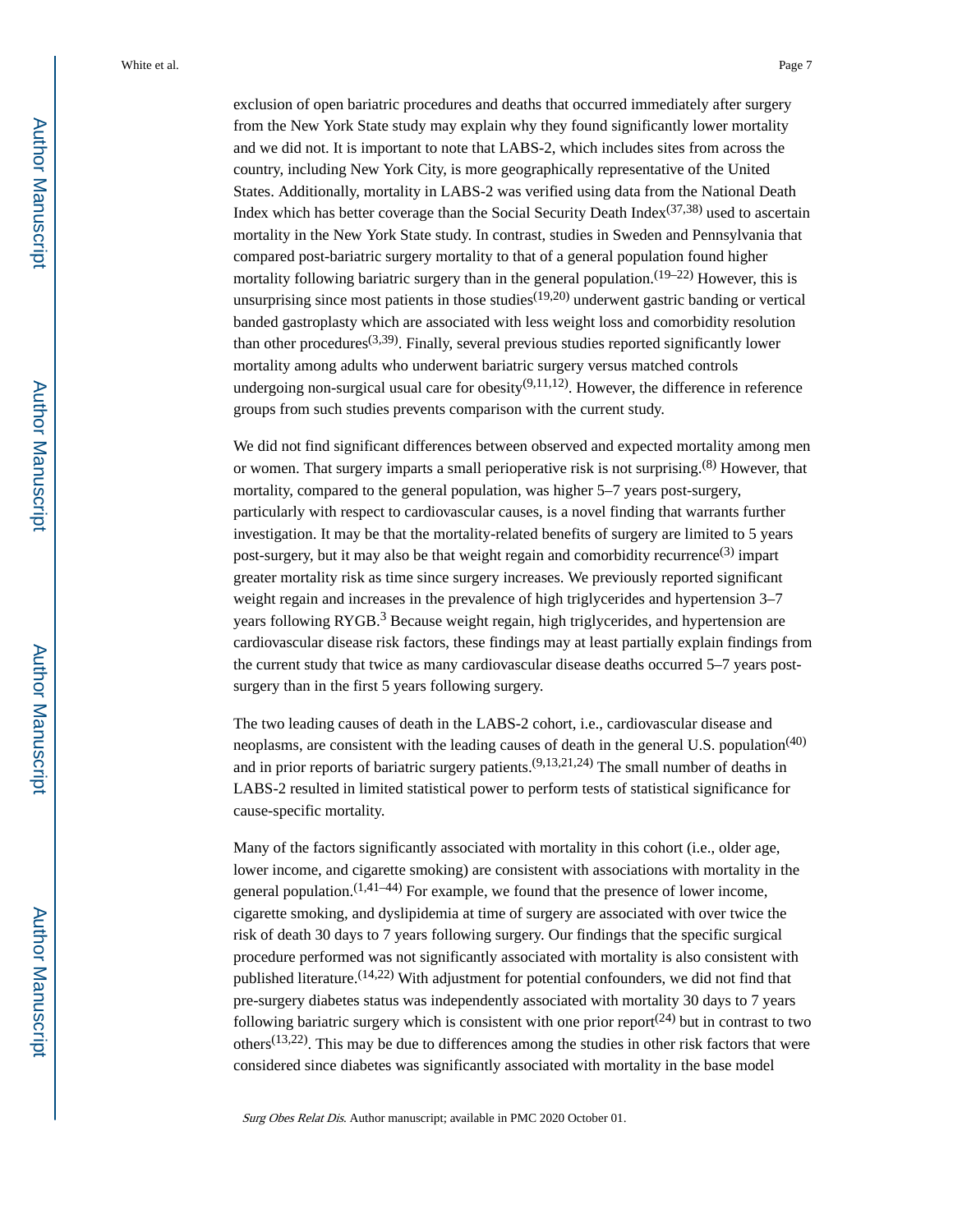presented here. However, after adjusting for dyslipidemia, diabetes was no longer significant due to the association between those two risk factors. Of the two studies that identified presurgery diabetes status as an independent risk factor for post-bariatric surgery mortality, one controlled for total cholesterol but not dyslipidemia<sup>(13)</sup>; it was not stated for what comorbidities the other study controlled for $(22)$ . Although dyslipidemia is an established risk factor for mortality in the general population,  $(45)$  to our knowledge, this is the first study to demonstrate that it is also a risk factor for mortality in the bariatric surgery population, which tends to have a high prevalence of the disorder. Dyslipidemia is thought to influence mortality through cardiovascular disease, the leading cause of death in this cohort.

Several limitations should be considered. First, due to the small number of deaths for many specific causes, only frequencies are presented. Second, to preserve statistical power, no adjustment for multiple comparisons was performed which may have led to increased type I errors with respect to subgroup analyses. Thus, findings in subgroups would benefit from validation using an independent sample. While many variables were considered in the models assessing pre-surgery factors related to post-perioperative mortality, it is possible that some were missed. Furthermore, though the LABS-2 participants were from several geographic regions of the United States, not all regions were represented, somewhat limiting the validity of the comparison with the general U.S. population. However, the results may still be more generalizable to the U.S. population than previous reports that are limited to particular states within the U.S. or were performed outside of the U.S. Additionally, this study takes advantage of the careful data collection in LABS-2, enabling us to examine risk factors for mortality not always available in administrative databases.

#### **Conclusions**

Mortality during the first 7 years following bariatric surgery is not statistically significantly different from the mortality expected in the general U.S. population of similar age, sex and race. However, the number of deaths was greater than expected in the first 30 days immediately following surgery and 5–7 years after surgery. This is driven by the surge in cardiovascular disease deaths 5–7 years after surgery which may be partially explained by post-surgery weight regain and recurrence of comorbidities<sup>(3)</sup>. In addition, in the first 7 years following surgery, mortality was greater than expected in the general U.S. population among those 35–44 years old and less than expected among those over the age of 55 at time of surgery. Risk factors for mortality beyond the 30-day perioperative period to up to 7 years after bariatric surgery (i.e., older age, lower income, cigarette smoking, and dyslipidemia) are also risk factors for mortality in the general adult population.

#### **Supplementary Material**

Refer to Web version on PubMed Central for supplementary material.

## **Funding:**

LABS-2 was funded by a cooperative agreement by the National Institute of Diabetes and Digestive and Kidney Diseases (NIDDK). Grant numbers: Data Coordinating Center -U01 DK066557; Columbia-Presbyterian - U01- DK66667 (in collaboration with Cornell University Medical Center CTSC, Grant UL1-RR024996); University of Washington - U01-DK66568 (in collaboration with CTRC, Grant M01RR-00037); Neuropsychiatric Research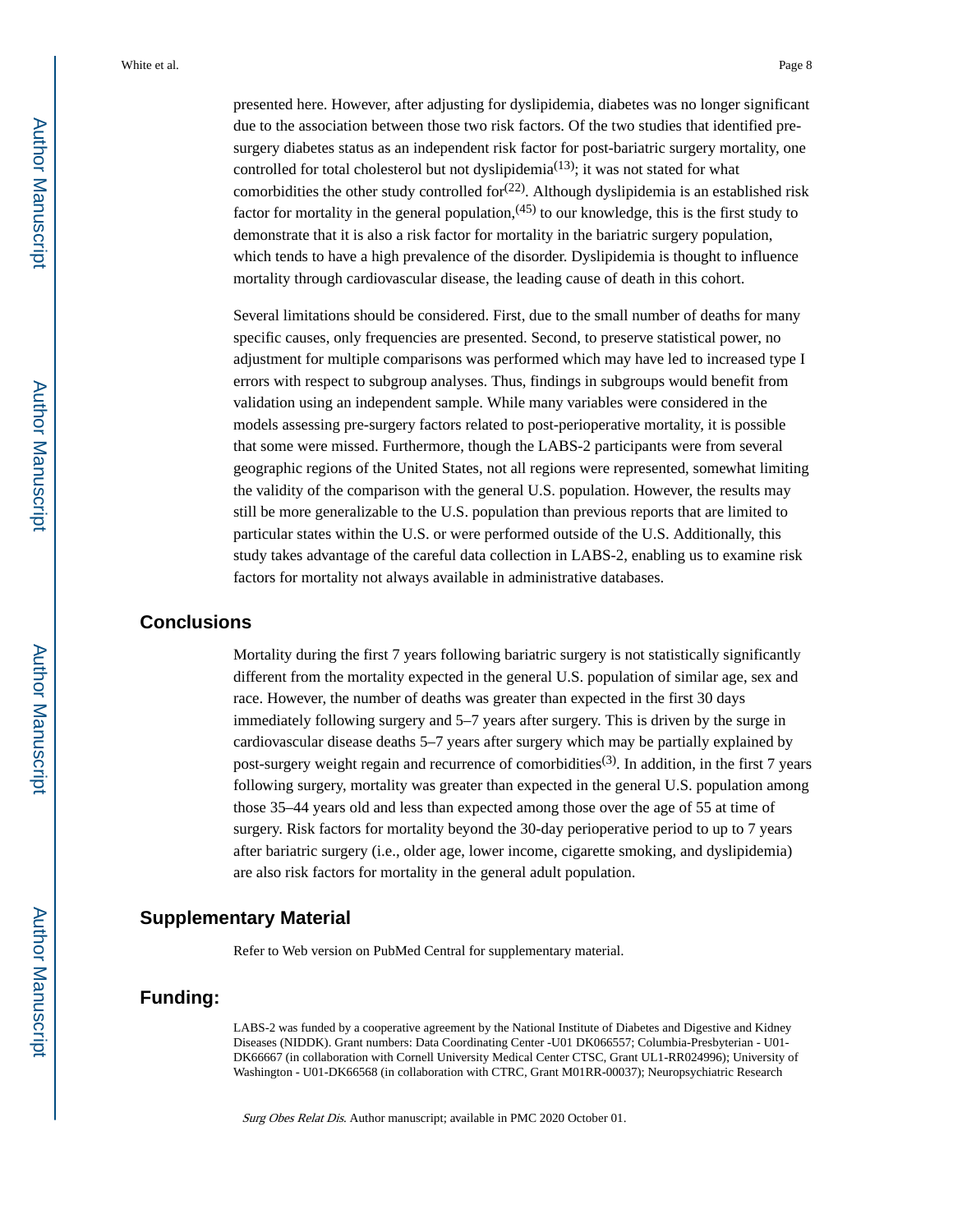Institute - U01-DK66471; East Carolina University – U01-DK66526; University of Pittsburgh Medical Center – U01-DK66585 (in collaboration with CTRC, Grant UL1- RR024153); Oregon Health & Science University – U01- DK66555.

#### **References**

- 1. Danaei G, Ding EL, Mozaffarian D, et al. The preventable causes of death in the United States: comparative risk assessment of dietary, lifestyle, and metabolic risk factors. PLoS Med. 2009;6(4):e1000058. [PubMed: 19399161]
- 2. Flegal KM, Kit BK, Orpana H, Graubard BI. Association of all-cause mortality with overweight and obesity using standard body mass index categories: a systematic review and meta-analysis. JAMA. 2013;309(1):71–82. [PubMed: 23280227]
- 3. Courcoulas AP, King WC, Belle SH, et al. Seven-Year Weight Trajectories and Health Outcomes in the Longitudinal Assessment of Bariatric Surgery (LABS) Study. JAMA Surg. 2018;153(5):427– 434. [PubMed: 29214306]
- 4. Schauer PR, Bhatt DL, Kirwan JP, et al. Bariatric surgery versus intensive medical therapy for diabetes−−3-year outcomes. N Engl J Med. 2014;370(21):2002–2013. [PubMed: 24679060]
- 5. Courcoulas AP, Belle SH, Neiberg RH, et al. Three-Year Outcomes of Bariatric Surgery vs Lifestyle Intervention for Type 2 Diabetes Mellitus Treatment: A Randomized Clinical Trial. JAMA Surg. 2015;150(10):931–940. [PubMed: 26132586]
- 6. Stokes A, Preston SH. Deaths Attributable to Diabetes in the United States: Comparison of Data Sources and Estimation Approaches. PLoS One. 2017;12(1):e0170219. [PubMed: 28121997]
- 7. Kung HC, Xu J. Hypertension-related Mortality in the United States, 2000–2013. NCHS data brief. 2015(193):1–8.
- 8. Flum DR, Belle SH, King WC, et al. Perioperative safety in the longitudinal assessment of bariatric surgery. N Engl J Med. 2009;361(5):445–454. [PubMed: 19641201]
- 9. Cardoso L, Rodrigues D, Gomes L, Carrilho F. Short- and long-term mortality after bariatric surgery: A systematic review and meta-analysis. Diabetes, obesity & metabolism. 2017;19(9):1223– 1232.
- 10. Smith MD, Patterson E, Wahed AS, et al. Thirty-day mortality after bariatric surgery: independently adjudicated causes of death in the longitudinal assessment of bariatric surgery. Obes Surg. 2011;21(11):1687–1692. [PubMed: 21866378]
- 11. Zhou X, Yu J, Li L, et al. Effects of Bariatric Surgery on Mortality, Cardiovascular Events, and Cancer Outcomes in Obese Patients: Systematic Review and Meta-analysis. Obes Surg. 2016;26(11):2590–2601. [PubMed: 26992897]
- 12. Adams TD, Mehta TS, Davidson LE, Hunt SC. All-Cause and Cause-Specific Mortality Associated with Bariatric Surgery: A Review. Current atherosclerosis reports. 2015;17(12):74. [PubMed: 26496931]
- 13. Sjostrom L, Narbro K, Sjostrom CD, et al. Effects of bariatric surgery on mortality in Swedish obese subjects. N Engl J Med. 2007;357(8):741–752. [PubMed: 17715408]
- 14. Reges O, Greenland P, Dicker D, et al. Association of Bariatric Surgery Using Laparoscopic Banding, Roux-en-Y Gastric Bypass, or Laparoscopic Sleeve Gastrectomy vs Usual Care Obesity Management With All-Cause Mortality. JAMA. 2018;319(3):279–290. [PubMed: 29340677]
- 15. Davidson LE, Adams TD, Kim J, et al. Association of Patient Age at Gastric Bypass Surgery With Long-term All-Cause and Cause-Specific Mortality. JAMA Surg. 2016;151(7):631–637. [PubMed: 26864395]
- 16. Arterburn DE, Olsen MK, Smith VA, et al. Association between bariatric surgery and long-term survival. JAMA. 2015;313(1):62–70. [PubMed: 25562267]
- 17. Christou NV, Sampalis JS, Liberman M, et al. Surgery Decreases Long-term Mortality, Morbidity, and Health Care Use in Morbidly Obese Patients. Annals of Surgery. 2004;240(3):416–424. [PubMed: 15319713]
- 18. Adams TD, Gress RE, Smith SC, et al. Long-term mortality after gastric bypass surgery. N Engl J Med. 2007;357(8):753–761. [PubMed: 17715409]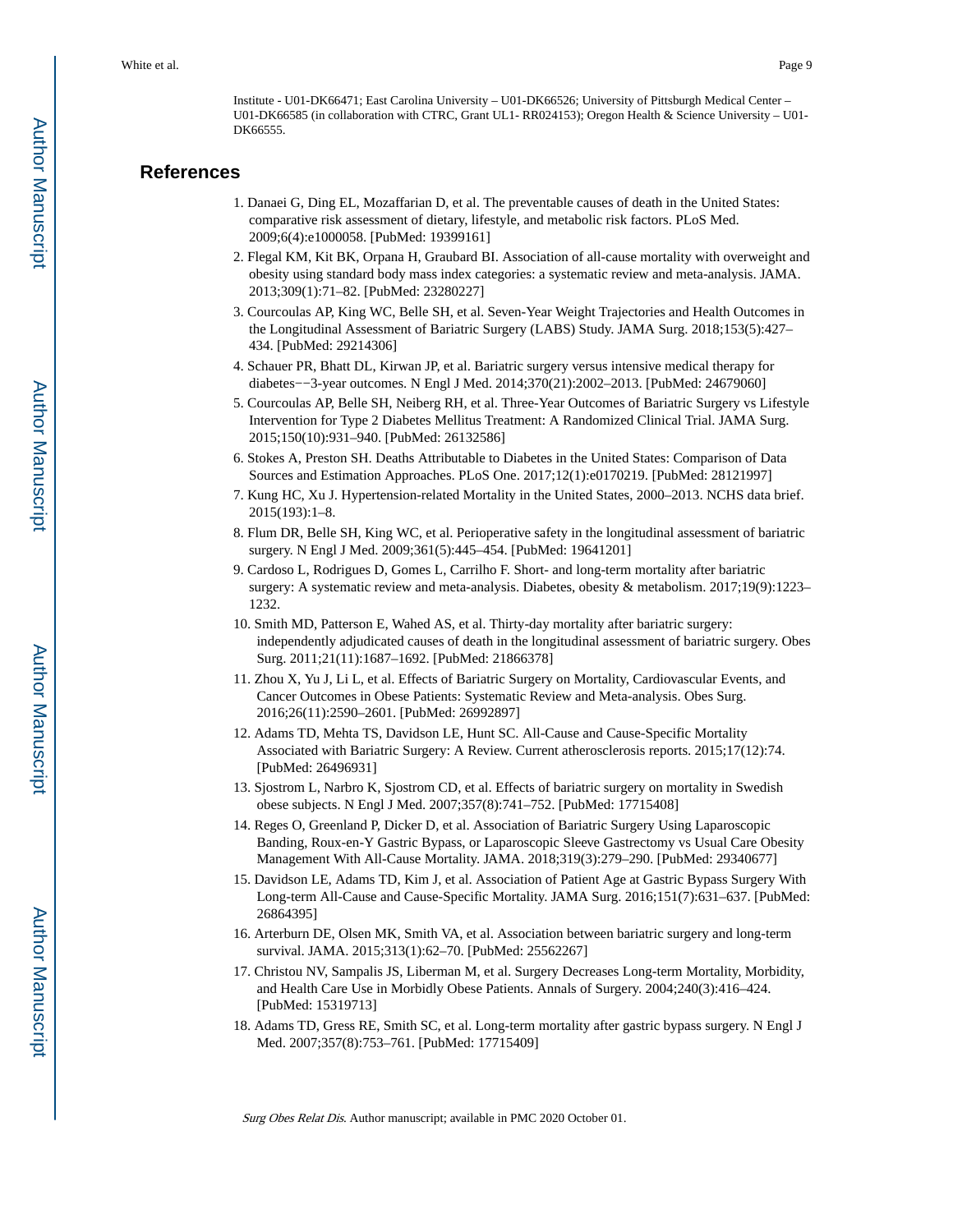- 19. Plecka Ostlund M, Marsk R, Rasmussen F, Lagergren J, Naslund E. Morbidity and mortality before and after bariatric surgery for morbid obesity compared with the general population. Br J Surg. 2011;98(6):811–816. [PubMed: 21351078]
- 20. Marsk R, Naslund E, Freedman J, Tynelius P, Rasmussen F. Bariatric surgery reduces mortality in Swedish men. Br J Surg. 2010;97(6):877–883. [PubMed: 20309894]
- 21. Omalu BI, Ives DG, Buhari AM, et al. Death rates and causes of death after bariatric surgery for Pennsylvania residents, 1995 to 2004. Arch Surg. 2007;142(10):923–928; discussion 929. [PubMed: 17938303]
- 22. Telem DA, Talamini M, Shroyer AL, et al. Long-term mortality rates (>8-year) improve as compared to the general and obese population following bariatric surgery. Surgical endoscopy. 2015;29(3):529–536. [PubMed: 25037725]
- 23. American Society for Metabolic and Bariatric Surgery. Estimate of bariatric surgery numbers 2016; <http://asmbs.org/resources/estimate-of-bariatric-surgery-numbers>.
- 24. Sakran N, Sherf-Dagan S, Blumenfeld O, et al. Incidence and Risk Factors for Mortality Following Bariatric Surgery: a Nationwide Registry Study. Obes Surg. 2018;28(9):2661–2669. [PubMed: 29627947]
- 25. U.S.Department of Health and Human Services Centers for Disease Control and Prevention National Center for Health Statistics. National Death Index. 2017; [https://www.cdc.gov/nchs/ndi/](https://www.cdc.gov/nchs/ndi/index.htm) [index.htm](https://www.cdc.gov/nchs/ndi/index.htm). Accessed October 8, 2018.
- 26. Centers for Disease Control and Prevention. CDC Wonder, Underlying Causes of Death. 2017; <https://wonder.cdc.gov/wonder/help/ucd.html>. Accessed September 10, 2018.
- 27. Centers for Disease Control and Prevention NCfHS. Multiple Cause of Death 1999–2014 on CDC WONDER Online Database. In: Centers for Disease Control and Prevention NCfHS, 2015.
- 28. Dwyer-Lindgren L, Bertozzi-Villa A, Stubbs RW, et al. US County-Level Trends in Mortality Rates for Major Causes of Death, 1980–2014. JAMA. 2016;316(22):2385–2401. [PubMed: 27959996]
- 29. Christian NJ, King WC, Yanovski SZ, Courcoulas AP, Belle SH. Validity of self-reported weights following bariatric surgery. JAMA. 2013;310(22):2454–2456. [PubMed: 24189698]
- 30. Reinert DF, Allen JP. The Alcohol Use Disorders Identification Test (AUDIT): a review of recent research. Alcoholism, clinical and experimental research. 2002;26(2):272–279.
- 31. King WC, Chen JY, Courcoulas AP, et al. Alcohol and other substance use after bariatric surgery: prospective evidence from a U.S. multicenter cohort study. Surg Obes Relat Dis. 2017;13(8):1392– 1402. [PubMed: 28528115]
- 32. King WC, Chen JY, Mitchell JE, et al. Prevalence of alcohol use disorders before and after bariatric surgery. Jama. 2012;307(23):2516–2525. [PubMed: 22710289]
- 33. Belle SH, Berk PD, Chapman WH, et al. Baseline characteristics of participants in the Longitudinal Assessment of Bariatric Surgery-2 (LABS-2) study. Surg Obes Relat Dis. 2013;9(6): 926–935. [PubMed: 23602493]
- 34. Courcoulas AP, Christian NJ, O'Rourke RW, et al. Preoperative factors and 3-year weight change in the Longitudinal Assessment of Bariatric Surgery (LABS) consortium. Surg Obes Relat Dis. 2015;11(5):1109–1118. [PubMed: 25824474]
- 35. Breslow NE, Day NE. Rates and Rate Standardization In: Heseltine E, ed. Statistical Methods in Cancer Research Volume II - The Design and Analysis of Cohort Studies. Vol IARC Scientific Publications No. 82. New York: Oxford University Press; 1987:69.
- 36. Zou G A modified poisson regression approach to prospective studies with binary data. Am J Epidemiol. 2004;159(7):702–706. [PubMed: 15033648]
- 37. Sesso HD, Paffenbarger RS, Lee IM. Comparison of National Death Index and World Wide Web death searches. Am J Epidemiol. 2000;152(2):107–111. [PubMed: 10909946]
- 38. Cowper DC, Kubal JD, Maynard C, Hynes DM. A primer and comparative review of major US mortality databases. Ann Epidemiol. 2002;12(7):462–468. [PubMed: 12377423]
- 39. Sjostrom L, Lindroos AK, Peltonen M, et al. Lifestyle, diabetes, and cardiovascular risk factors 10 years after bariatric surgery. N Engl J Med. 2004;351(26):2683–2693. [PubMed: 15616203]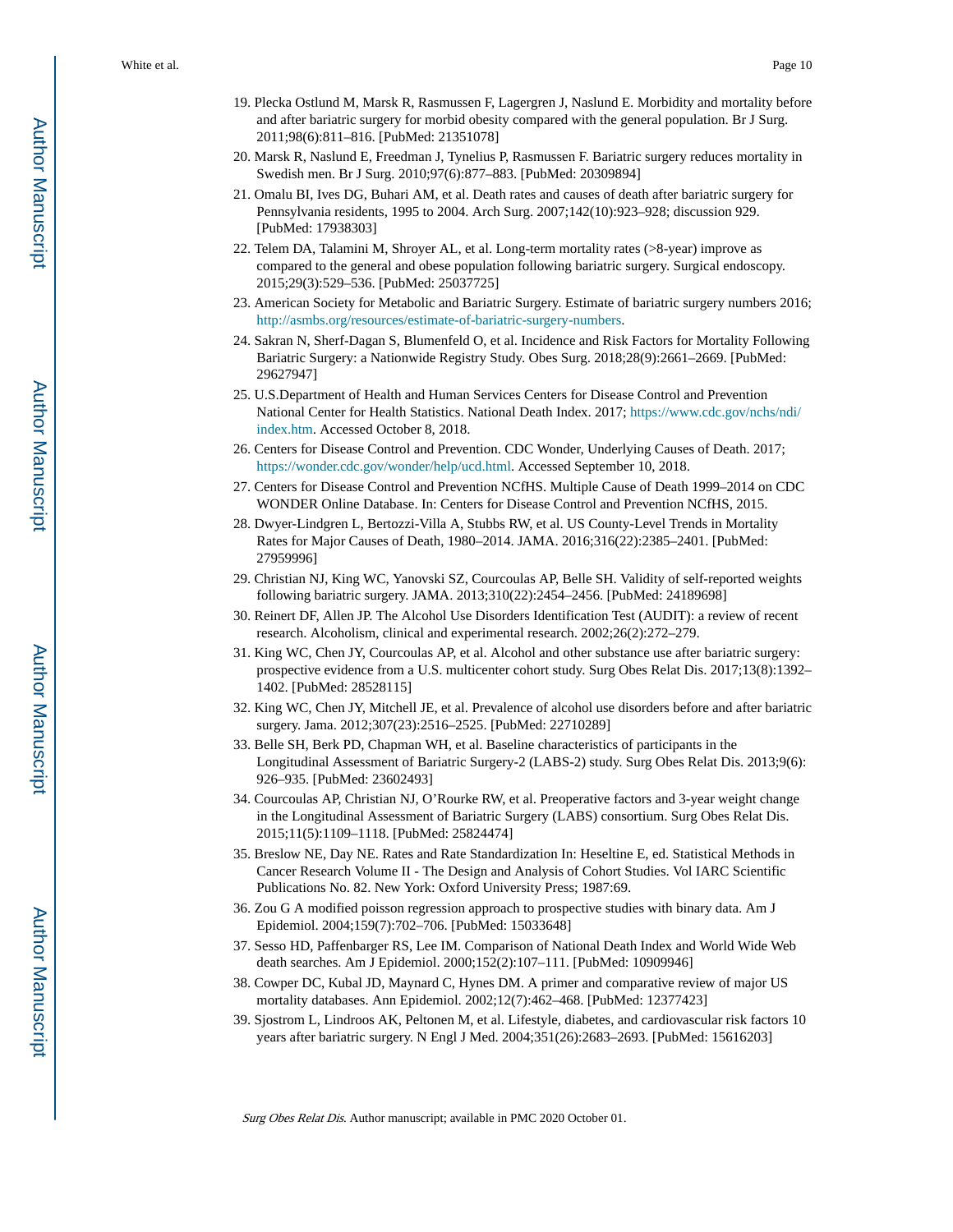- 40. Heron M Deaths: leading causes for 2010. National vital statistics reports : from the Centers for Disease Control and Prevention, National Center for Health Statistics, National Vital Statistics System. 2013;62(6):1–96.
- 41. Woolhandler S, Himmelstein DU. The Relationship of Health Insurance and Mortality: Is Lack of Insurance Deadly? Ann Intern Med. 2017;167(6):424–431. [PubMed: 28655034]
- 42. Sommers BD, Gawande AA, Baicker K. Health Insurance Coverage and Health What the Recent Evidence Tells Us. N Engl J Med. 2017;377(6):586–593. [PubMed: 28636831]
- 43. Carter BD, Abnet CC, Feskanich D, et al. Smoking and mortality--beyond established causes. N Engl J Med. 2015;372(7):631–640. [PubMed: 25671255]
- 44. Brodish PH, Hakes JK. Quantifying the individual-level association between income and mortality risk in the United States using the National Longitudinal Mortality Study. Social science & medicine (1982). 2016;170:180–187. [PubMed: 27821301]
- 45. Smith DG. Epidemiology of dyslipidemia and economic burden on the healthcare system. The American journal of managed care. 2007;13 Suppl 3:S68–71. [PubMed: 17596114]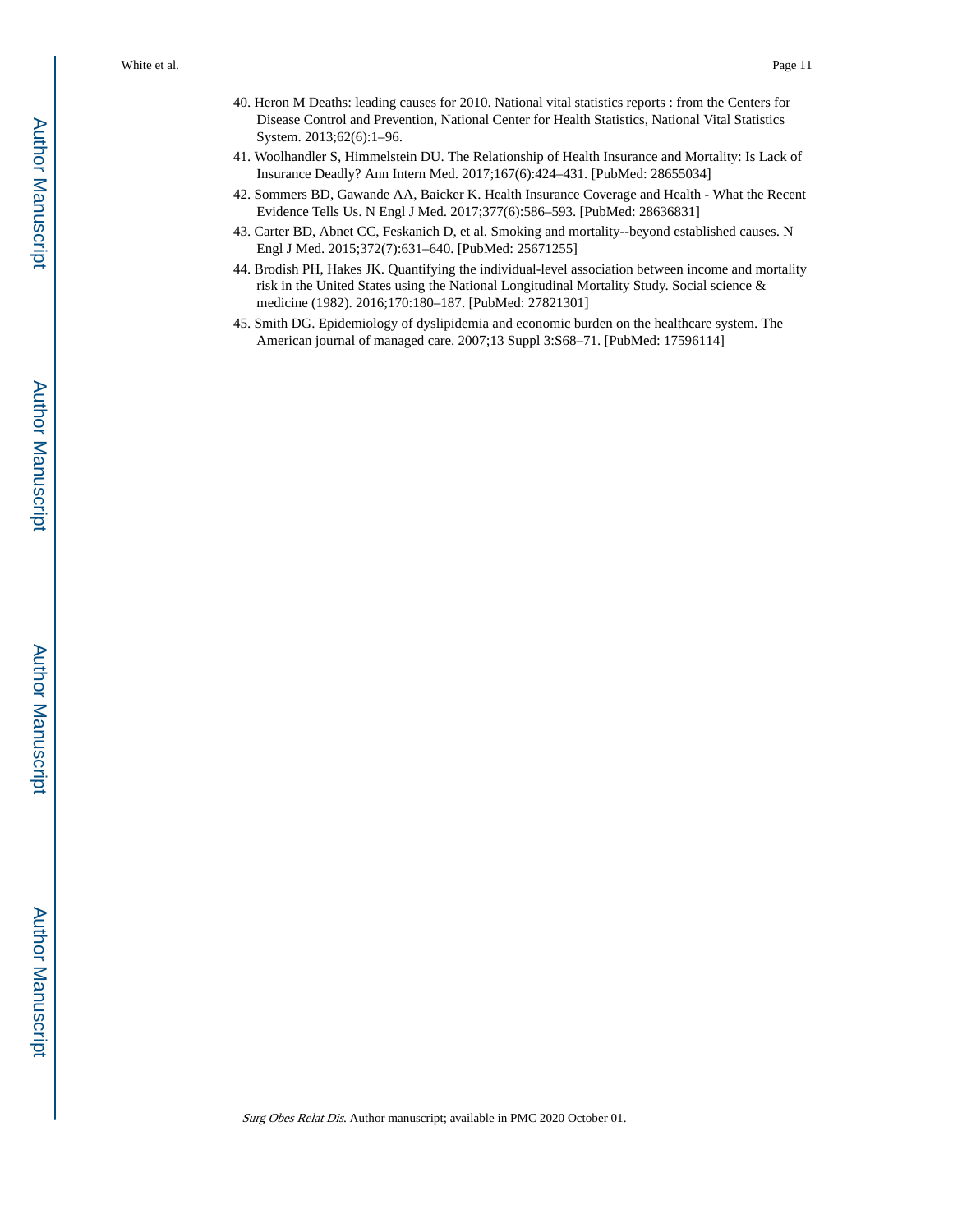## **Highlights**

**Mortality** 7 years after bariatric surgery is similar to the general population

- **•** Mortality is 60% higher 5–7 years post-bariatric surgery than in general population
- The most common cause of death 7 years after bariatric surgery is cardiovascular
- **•** Post-surgery mortality risk factors are older age, lower income, smoking, dyslipidemia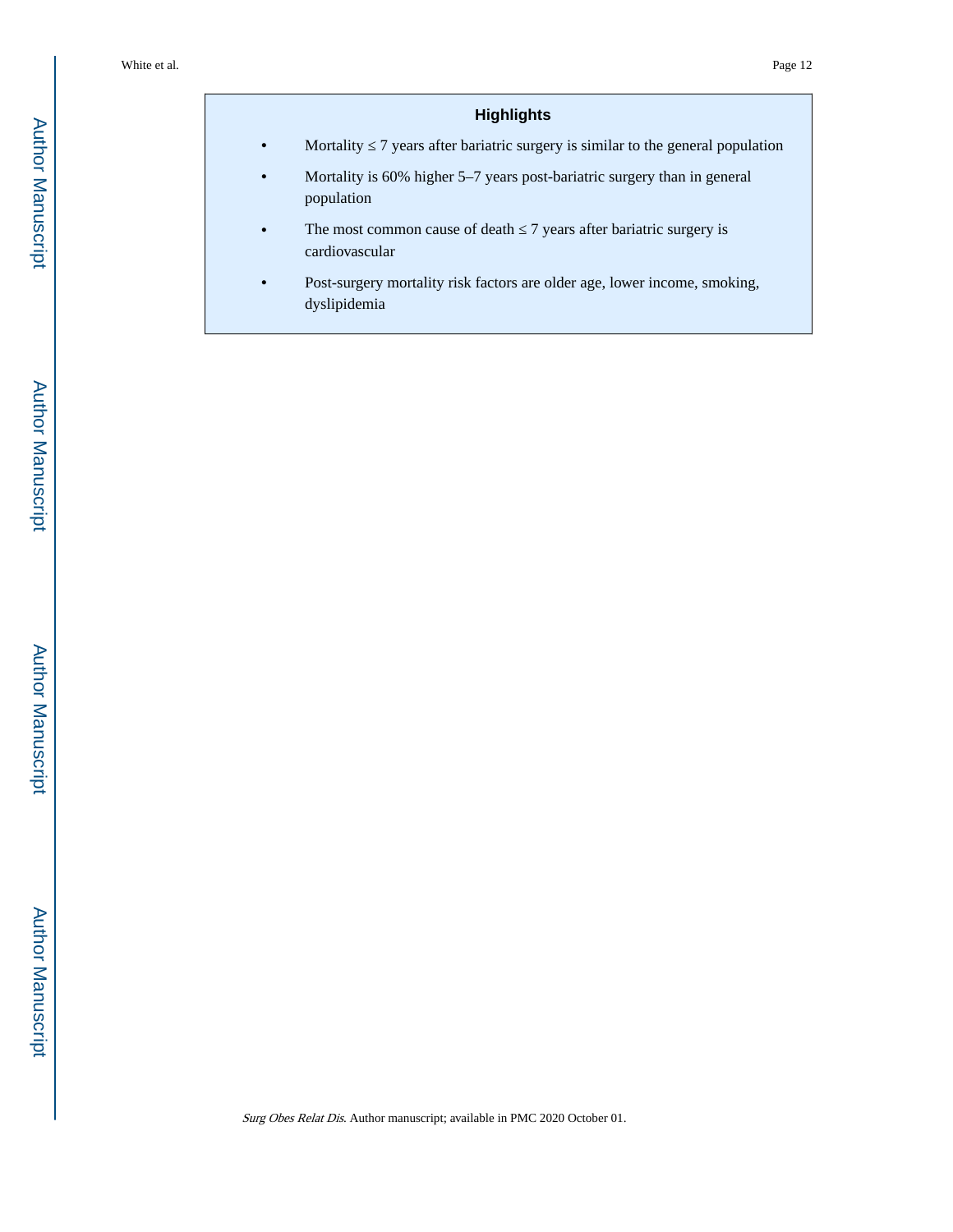White et al. Page 13



## **Figure 1.**

Causes of death by time since bariatric surgery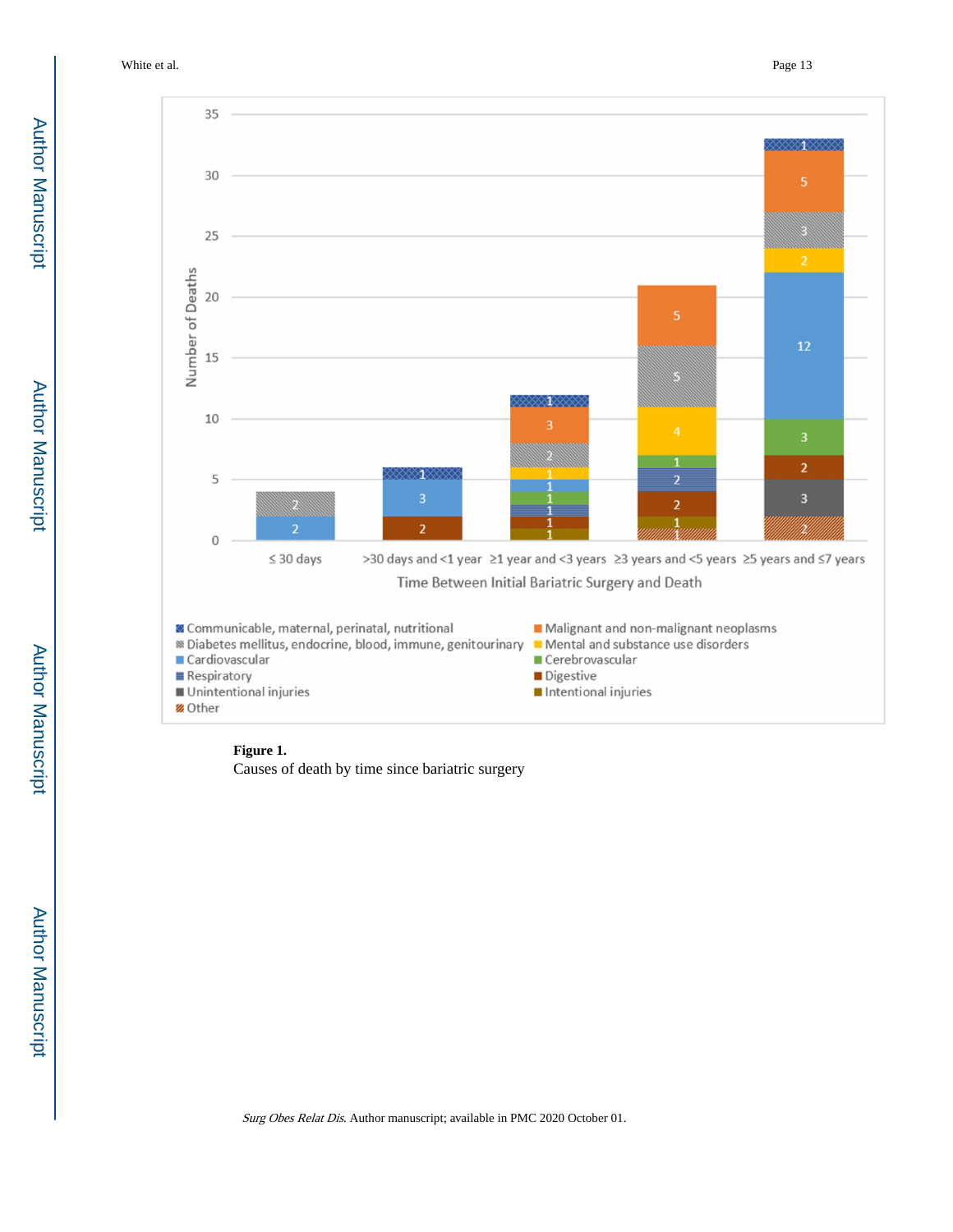#### **Table 1.**

Pre-surgery characteristics of Longitudinal Assessment of Bariatric Surgery-2 cohort

|                                  | <b>Total</b><br>$(n=2458)$ | RYGB<br>$(n=1770)$ | <b>LAGB</b><br>$(n=610)$ | Other $^a$<br>$(n=78)$ |
|----------------------------------|----------------------------|--------------------|--------------------------|------------------------|
| Age, years, median (Q1, Q3)      | 46 (37, 54)                | 45 (47–54)         | 48 (37-56)               | $45(35-53)$            |
| Age group, No. (%)               |                            |                    |                          |                        |
| $18 - 34$                        | 470 (19.1)                 | 337 (19.0)         | 115 (18.9)               | 18(23.1)               |
| $35 - 44$                        | 674 (27.4)                 | 515 (29.1)         | 141 (23.1)               | 18(23.1)               |
| $45 - 54$                        | 714 (29.0)                 | 515 (29.1)         | 174 (28.5)               | 25 (32.1)              |
| $55+$                            | 600 (24.4)                 | 403 (22.8)         | 180 (29.5)               | 17(21.8)               |
| Sex, No. (%)                     |                            |                    |                          |                        |
| Female                           | 1931 (78.6)                | 1413 (79.8)        | 465 (76.2)               | 53 (67.9)              |
| Male                             | 527 (21.4)                 | 357 (20.2)         | 145 (23.8)               | 25 (32.1)              |
| Race, No. (%)                    | $No = 2433$                | $No.=1751$         | $No = 606$               | $No.=76$               |
| White                            | 2102 (86.4)                | 1494 (85.3)        | 543 (89.6)               | 65 (85.5)              |
| <b>Black</b>                     | 256(10.5)                  | 196 (11.2)         | 51 (8.4)                 | 9(11.8)                |
| Other                            | 75(3.1)                    | 61(3.5)            | 12(2.0)                  | 2(2.6)                 |
| Annual household income, No. (%) | $No.=2204$                 | $No.=1589$         | $No.=546$                | $No.=69$               |
| $<$ \$25,000                     | 402 (18.2)                 | 316 (19.9)         | 70 (12.8)                | 16(23.2)               |
| \$25,000-\$49,999                | 568 (25.8)                 | 447 (28.1)         | 110(20.1)                | 11(15.9)               |
| \$50,000-\$74,999                | 522 (23.7)                 | 378 (23.8)         | 135 (24.7)               | 9(13.0)                |
| \$75,000                         | 712 (32.3)                 | 448 (28.2)         | 231 (42.3)               | 33 (47.8)              |
| Education, No. (%)               | $No.=2264$                 | $No = 1635$        | $No.=559$                | $No.=70$               |
| High school                      | 521 (23.0)                 | 385 (23.5)         | 125(22.4)                | 11(15.7)               |
| Some college                     | 918 (40.5)                 | 700 (42.8)         | 191 (34.2)               | 27 (38.6)              |
| College                          | 825 (36.4)                 | 550 (33.6)         | 243 (43.5)               | 32 (45.7)              |
| Body mass index, median (Q1, Q3) | 45.9(41.8,51.4)            | 46.6 (42.4, 52.0)  | 43.9(40.4,48.1)          | 53.4(45.4,61.8)        |
| Any cigarette smoking, No. (%)   | $No.=2454$                 | $No.=1766$         | $No.=610$                | $No.=78$               |
| No                               | 2130 (86.8)                | 1512 (85.6)        | 554 (90.8)               | 64 (82.1)              |
| Yes                              | 324 (13.2)                 | 254 (14.4)         | 56 (9.2)                 | 14 (17.9)              |
| Any alcohol use, No. (%)         | $No.=2262$                 | $No = 1632$        | $No.=559$                | $No.=71$               |
| No                               | 926 (40.9)                 | 704 (43.1)         | 196 (35.1)               | 26 (36.6)              |
| Yes                              | 1336 (59.1)                | 928 (56.9)         | 363 (64.9)               | 45 (63.4)              |
| Regular alcohol use, No. (%)     | $No.=2262$                 | $No = 1632$        | $No.=559$                | $No.=71$               |
| No                               | 2116 (93.5)                | 1539 (94.3)        | 516 (92.3)               | 61 (85.9)              |
| Yes                              | 146(6.5)                   | 93(5.7)            | 43 (7.7)                 | 10(14.1)               |
| AUD symptoms, No. (%)            | $No.=2256$                 | $No.=1627$         | $No.=564$                | $No.=71$               |
| No                               | 2108 (93.4)                | 1521 (93.5)        | 521 (93.4)               | 66 (93.0)              |
| Yes                              | 148(6.6)                   | 106(6.5)           | 37(6.6)                  | 5(7.0)                 |
| Sleep apnea, No. (%)             | $No.=2455$                 | $No.=1768$         | $No.=610$                | $No.=77$               |
| No                               | 1167 (47.5)                | 854 (48.3)         | 272 (44.6)               | 41 (53.2)              |
| Yes                              | 1288 (52.5)                | 914 (51.7)         | 338 (55.4)               | 36(46.8)               |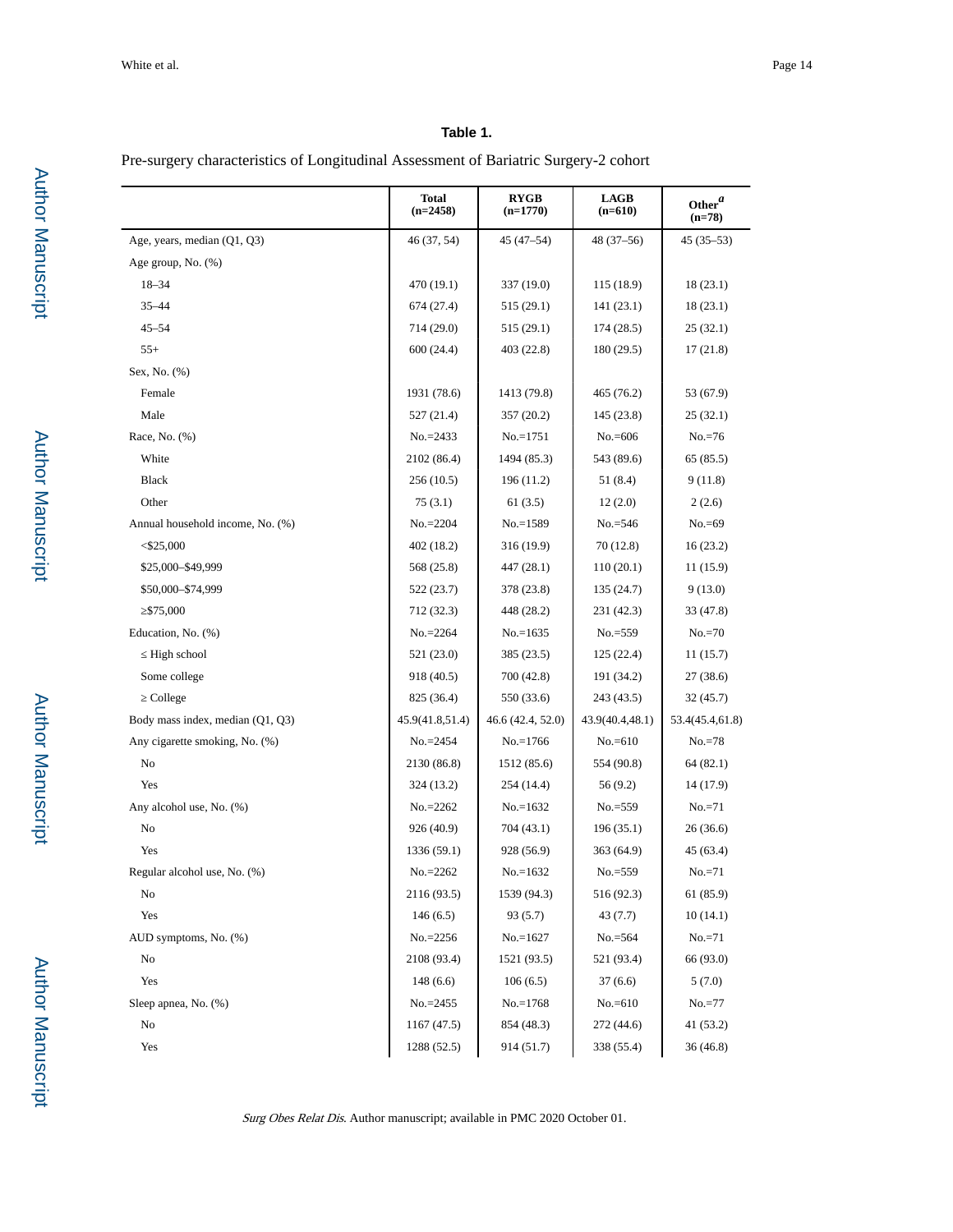|                                                   | <b>Total</b><br>$(n=2458)$ | <b>RYGB</b><br>$(n=1770)$ | <b>LAGB</b><br>$(n=610)$ | Other <sup>a</sup><br>$(n=78)$ |
|---------------------------------------------------|----------------------------|---------------------------|--------------------------|--------------------------------|
| Diabetes, No. (%)                                 | $No.=2405$                 | $No.=1737$                | $No.=595$                | $No.=73$                       |
| N <sub>o</sub>                                    | 1589(66.1)                 | 1122(64.6)                | 418 (70.3)               | 49 (67.1)                      |
| Yes                                               | 816 (33.9)                 | 615(35.4)                 | 177(29.7)                | 24(32.9)                       |
| Hypertension, No. (%)                             | $No.=2408$                 | $No.=1740$                | $No.=593$                | $No.=75$                       |
| N <sub>o</sub>                                    | 771 (32.0)                 | 533 (30.6)                | 218 (36.8)               | 20(26.7)                       |
| Yes                                               | 1637(68.0)                 | 1207(69.4)                | 375 (63.2)               | 55 (73.3)                      |
| Dyslipidemia, No. (%)                             | $No.=2219$                 | $No.=1606$                | $No.=537$                | $No.=76$                       |
| N <sub>o</sub>                                    | 722(32.5)                  | 509 (31.7)                | 187 (34.8)               | 26(34.2)                       |
| Yes                                               | 1497 (67.5)                | 1097(68.3)                | 350(65.2)                | 50(65.8)                       |
| Deep vein thrombosis/ pulmonary embolism, No. (%) | $No = 2229$                | $No = 1606$               | $No.=555$                | $No = 68$                      |
| N <sub>0</sub>                                    | 2138 (95.9)                | 1552 (96.6)               | 522 (94.1)               | 64 (94.1)                      |
| Yes                                               | 91(4.1)                    | 54 (3.4)                  | 33(5.9)                  | 4(5.9)                         |

AUD=Alcohol use disorder; LAGB=laparoscopic adjustable gastric band; RYGB=Roux-en-Y gastric bypass.

 $a<sup>2</sup>$ 59 sleeve gastrectomy and 19 biliopancreatic diversion – duodenal switch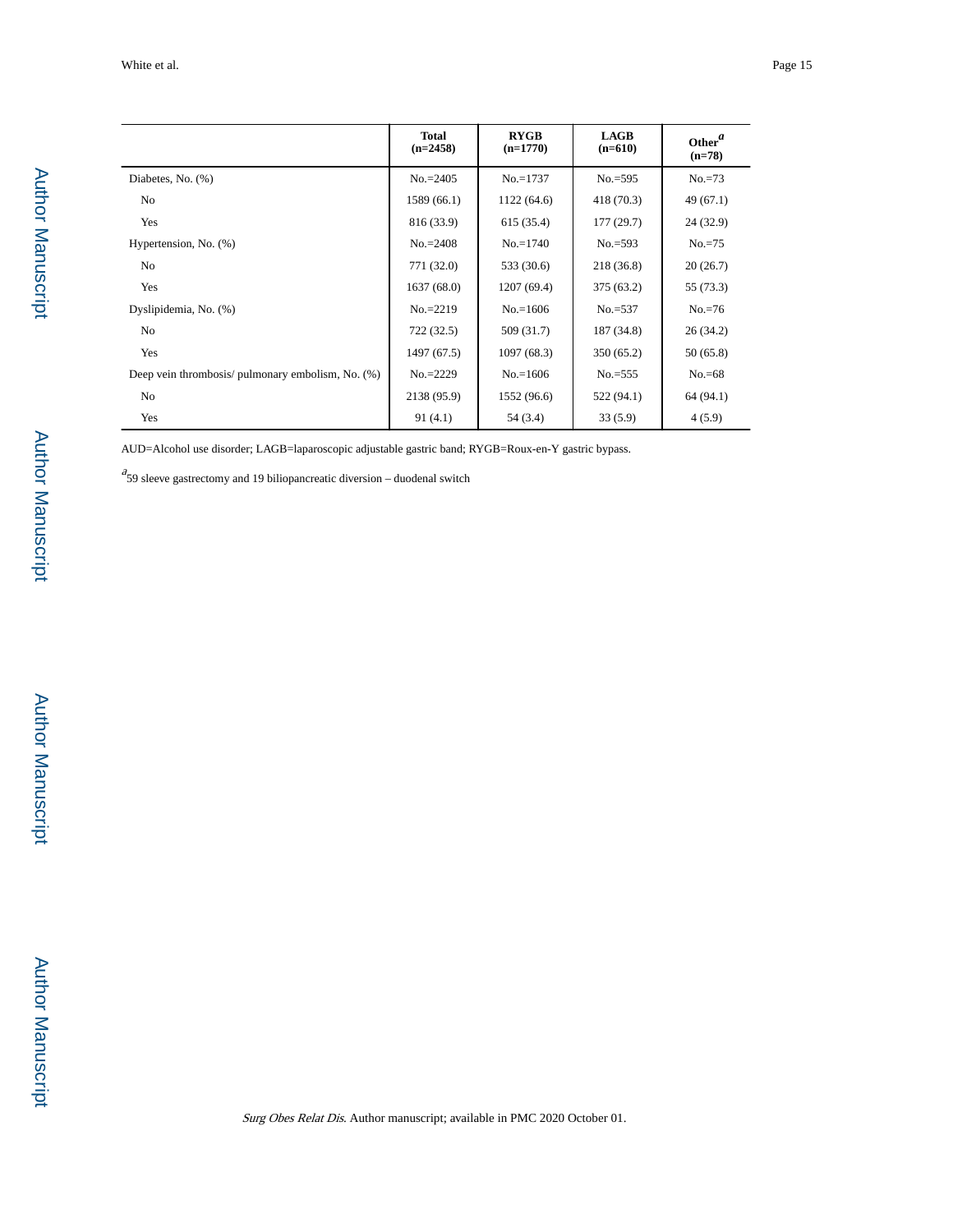**Table 2.**

Post-bariatric surgery deaths Post-bariatric surgery deaths

|                                                               | Observed number | Observed rate/1,000PY | <b>Expected number</b> | Expected rate /1,000PY | SMR (95% CI)        | value<br>$\mathbf{r}$ |
|---------------------------------------------------------------|-----------------|-----------------------|------------------------|------------------------|---------------------|-----------------------|
| Total ( $n=2458$ , $PY=15616.15$ )                            | 76              | 4.9                   | 74.9                   | 4.8                    | $1.02(0.80 - 1.27)$ | 0.93                  |
| Sex                                                           |                 |                       |                        |                        |                     |                       |
| Men (n=527, PY=3331.88)                                       | 25              | 7.5                   | 26.3                   | 7.9                    | $0.95(0.62 - 1.40)$ | 0.90                  |
| Women (n=1931, PY=12284.27)                                   | 5               | 4.2                   | 48.6                   | 4.0                    | $1.05(0.78 - 1.38)$ | 0.77                  |
| Age at time of surgery                                        |                 |                       |                        |                        |                     |                       |
| 18-34 (n=470, PY=3035.57)                                     | 6               | 2.0                   | 2.8                    | 0.9                    | 2.14 (0.79-4.66)    | 0.13                  |
| 35-44 (n=674, PY=4300.12)                                     | $\frac{8}{18}$  | 4.2                   | 8.8                    | 2.0                    | $2.06(1.22 - 3.25)$ | 0.01                  |
| 45-54 (n=714, PY=4491.43)                                     | 25              | 5.6                   | 20.6                   | 4.6                    | 1.21 (0.79-1.79)    | 0.38                  |
| 55 (n=600, PY=3789.04)                                        | 27              | $\overline{z}$        | 42.7                   | 11.3                   | $0.63(0.42 - 0.92)$ | 0.01                  |
| <b>Surgical procedure</b>                                     |                 |                       |                        |                        |                     |                       |
| RYGB (n=1770, PY=11289.88)                                    | 59              | 5.2                   | 49.6                   | 4.4                    | $1.19(0.91 - 1.54)$ | 0.21                  |
| LAGB (n=610, PY=3817.54)                                      | 51              | 3.9                   | 22.3                   | 5.8                    | $0.67(0.38 - 1.11)$ | 0.14                  |
| Other (n=78, PY=508.73) <sup><math>a</math></sup>             | $\mathbf{C}$    | 3.9                   | 2.4                    | 4.6                    | $0.85(0.10 - 3.07)$ | 0.86                  |
| Time since surgery                                            |                 |                       |                        |                        |                     |                       |
| 30 days (n=2458, PY=201.67)                                   | 4               | 19.8                  | 0.7                    | 3.7                    | 5.37 (1.46-13.76)   | 0.01                  |
| >30 days and <1 year (n=2454, $PY=2244.12$ )                  | $\circ$         | 2.7                   | 8.6                    | 3.8                    | $0.70(0.26 - 1.52)$ | 64.0                  |
| 1 year and <3 years (n=2432, PY=4831.23)                      | $\overline{c}$  | 2.5                   | 20.7                   | 4.3                    | $0.58(0.30 - 1.01)$ | 0.06                  |
| 3 years and <5 years (n=2399, PY=4749.54)                     | $\overline{c}$  | 4.4                   | 23.5                   | 4.9                    | $0.89(0.55 - 1.37)$ | 0.70                  |
| PY=3589.60)<br>5 years and $\langle 7 \rangle$ years (n=2353, | 33              | 9.2                   | 21.4                   | 5.9                    | $1.55(1.06 - 2.17)$ | 0.02                  |
| Among $\bm{R}Y\bm{G}\bm{B}$ (n=1770, PY=11289.88)             |                 |                       |                        |                        |                     |                       |
| Sex                                                           |                 |                       |                        |                        |                     |                       |
| Men (n=357, PY=2268.48)                                       | Ξ               | 7.5                   | 16.3                   | 7.2                    | $1.04(0.62 - 1.71)$ | 0.93                  |
| Women (n=1413, PY=9021.41)                                    | 42              | 4.7                   | 32.3                   | 3.7                    | $1.26(0.93 - 1.74)$ | 0.11                  |
| Age at time of surgery                                        |                 |                       |                        |                        |                     |                       |
| $18-34$ (n=337, $PY=2196.71$ )                                | 4               | $\overline{1.8}$      | 2.0                    | 0.9                    | $1.98(0.54 - 5.07)$ | 0.28                  |
| 35-44 (n=515, PY=3299.54)                                     | $\overline{16}$ | 4.8                   | 6.8                    | 2.0                    | $2.37(1.35 - 3.85)$ | 0.004                 |
| 45-54 (n=515, PY=3240.03)                                     | $\overline{1}$  | 5.9                   | 14.8                   | 4.6                    | $1.28(0.77 - 2.00)$ | 0.33                  |
| 55 (n=403, PY=2553.59)                                        | $\Omega$        | 7.8                   | 25.8                   | 10.1                   | $0.78(0.47 - 1.20)$ | 0.29                  |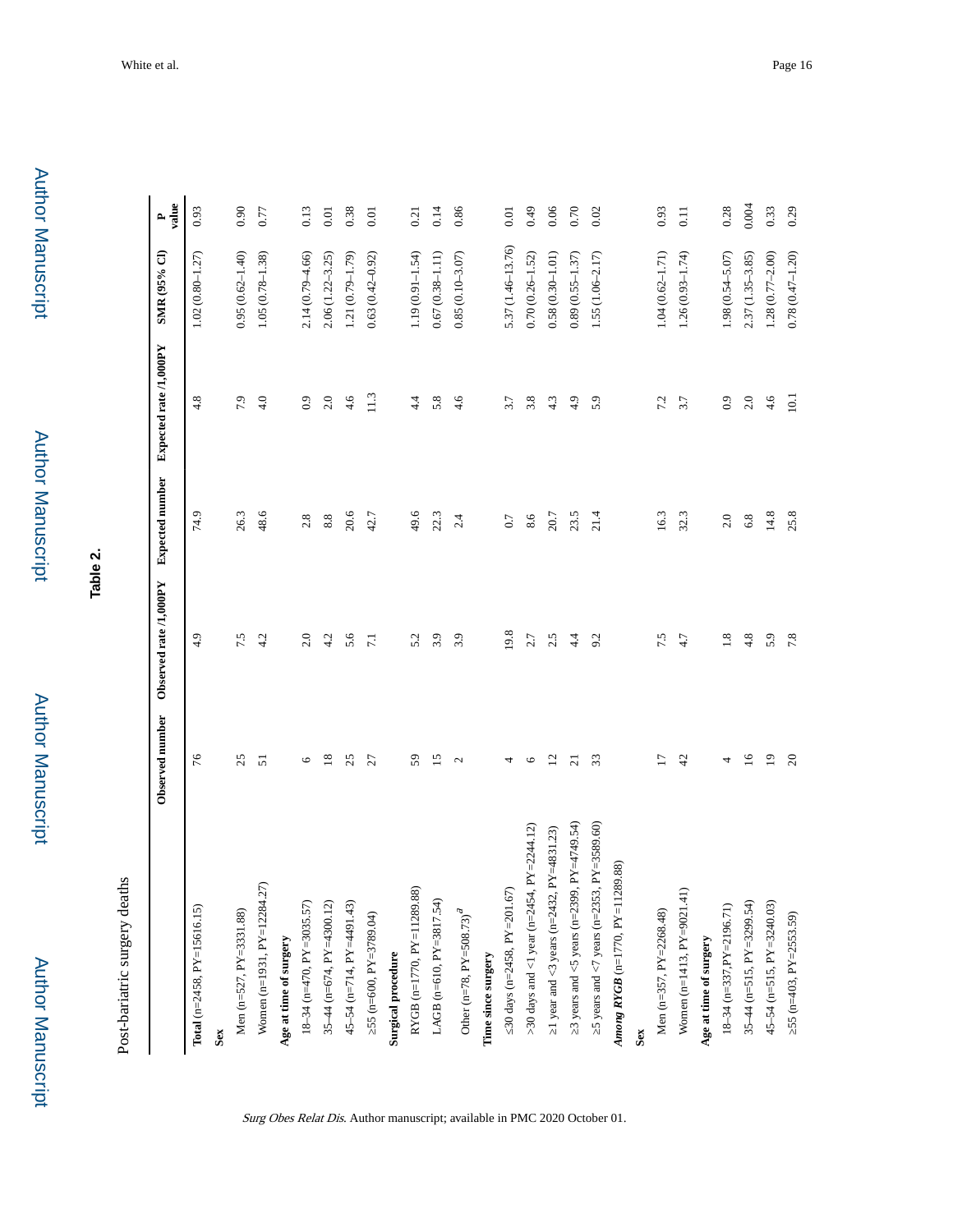|                                                                                                                                                     |    |      |                 |                 |                      | value |
|-----------------------------------------------------------------------------------------------------------------------------------------------------|----|------|-----------------|-----------------|----------------------|-------|
| Time since surgery                                                                                                                                  |    |      |                 |                 |                      |       |
| 30 days (n=1770, PY=145.22)                                                                                                                         |    | 20.7 | 0.5             | 3.4             | $6.06(1.25 - 17.71)$ | 0.03  |
| $PY=1614.32$<br>>30 days and <1 year (n=1767,                                                                                                       | ≌  | 3.7  | 5.7             | 3.5             | $1.05(0.39 - 2.29)$  | 0.99  |
| 1 year and <3 years (n=1747, $PY=3478.85$ )                                                                                                         |    | 2.0  | 13.7            | 3.9             | $0.51(0.21 - 1.06)$  | 0.07  |
| $PY = 3427.14$<br>3 years and $\leq$ years (n=1730,                                                                                                 | ്  | 4.4  | 15.5            | 4.5             | $0.97(0.54 - 1.59)$  | 0.97  |
| 5 years and $\langle 7 \rangle$ years (n=1700, PY=2624.36)                                                                                          | 28 | 10.7 | 14.2            | 5.5             | 1.94 (1.29-2.81)     | 0.002 |
| 54)<br>Among LAGB (n=610, $PY=3817$ .                                                                                                               |    |      |                 |                 |                      |       |
| Sex                                                                                                                                                 |    |      |                 |                 |                      |       |
| Men (n=145, PY=903.17)                                                                                                                              |    | 7.8  | 8.8             | 9.8             | $0.79(0.32 - 1.63)$  | 0.70  |
| Women (n=465, PY=2914.37)                                                                                                                           | ∝  | 2.7  | 13.4            | 4.6             | $0.60(0.26 - 1.17)$  | 0.17  |
| Age at time of surgery                                                                                                                              |    |      |                 |                 |                      |       |
| $18-34$ (n=115, $PY=720.81$ )                                                                                                                       |    | 2.8  | 0.6             | 0.9             | 3.12 (0.38-11.26)    | 0.24  |
| 35-44 (n=141, PY=887.96)                                                                                                                            |    | 0.0  | $\overline{11}$ | $\frac{9}{1}$   | $0.00(0.00-2.16)$    | 0.36  |
| 45-54 (n=174, PY=1086.50)                                                                                                                           |    | 5.5  | 4.9             | 4.5             | $1.22(0.45 - 2.66)$  | 0.73  |
| 55(n=180, PY=1122.27)                                                                                                                               |    | 6.2  | 15.0            | 13.4            | $0.47(0.19 - 0.96)$  | 0.04  |
| Time since surgery                                                                                                                                  |    |      |                 |                 |                      |       |
| 30 days (n=610, PY=50.10)                                                                                                                           |    | 0.0  | 0.2             | 4.5             | $0.00(0.00 - 18.34)$ | 0.36  |
| >30 days and <1 year (n=610, $PY$ =559.13)                                                                                                          |    | 0.0  | 2.6             | 4.7             | $0.00(0.00-1.41)$    | 0.14  |
| 1 year and <3 years (n=608, $PY=1198.38$ )                                                                                                          |    | 4.2  | 6.3             | 5.3             | $0.79(0.26 - 1.84)$  | 0.80  |
| PY=1168.61)<br>3 years and $\leq$ 5 years (n=592,                                                                                                   | n  | 4.3  | 7.2             | $\overline{61}$ | $0.70(0.23 - 1.62)$  | 0.55  |
| $PY = 841.33$<br>5 years and $\frac{7 \text{ years}}{2 \text{ years}}$ (n=577,                                                                      | 5  | 5.9  | 5.9             | 7.0             | $0.85(0.28 - 1.98)$  | 0.92  |
| CI=confidence interval; LAGB=laparoscopic adjustable gastric band: PY=person years; RYGB=Roux-en-Y gastric bypass; SMR=standardized mortality ratio |    |      |                 |                 |                      |       |

Surg Obes Relat Dis. Author manuscript; available in PMC 2020 October 01.

White et al. Page 17

 $\ensuremath{\text{^439}}$  sleeve gastrectomy and 19 biliopancreatic diversion – duodenal switch 59 sleeve gastrectomy and 19 biliopancreatic diversion – duodenal switch

Author Manuscript

Author Manuscript

SMR (95% CI)

Author Manuscript

Author Manuscript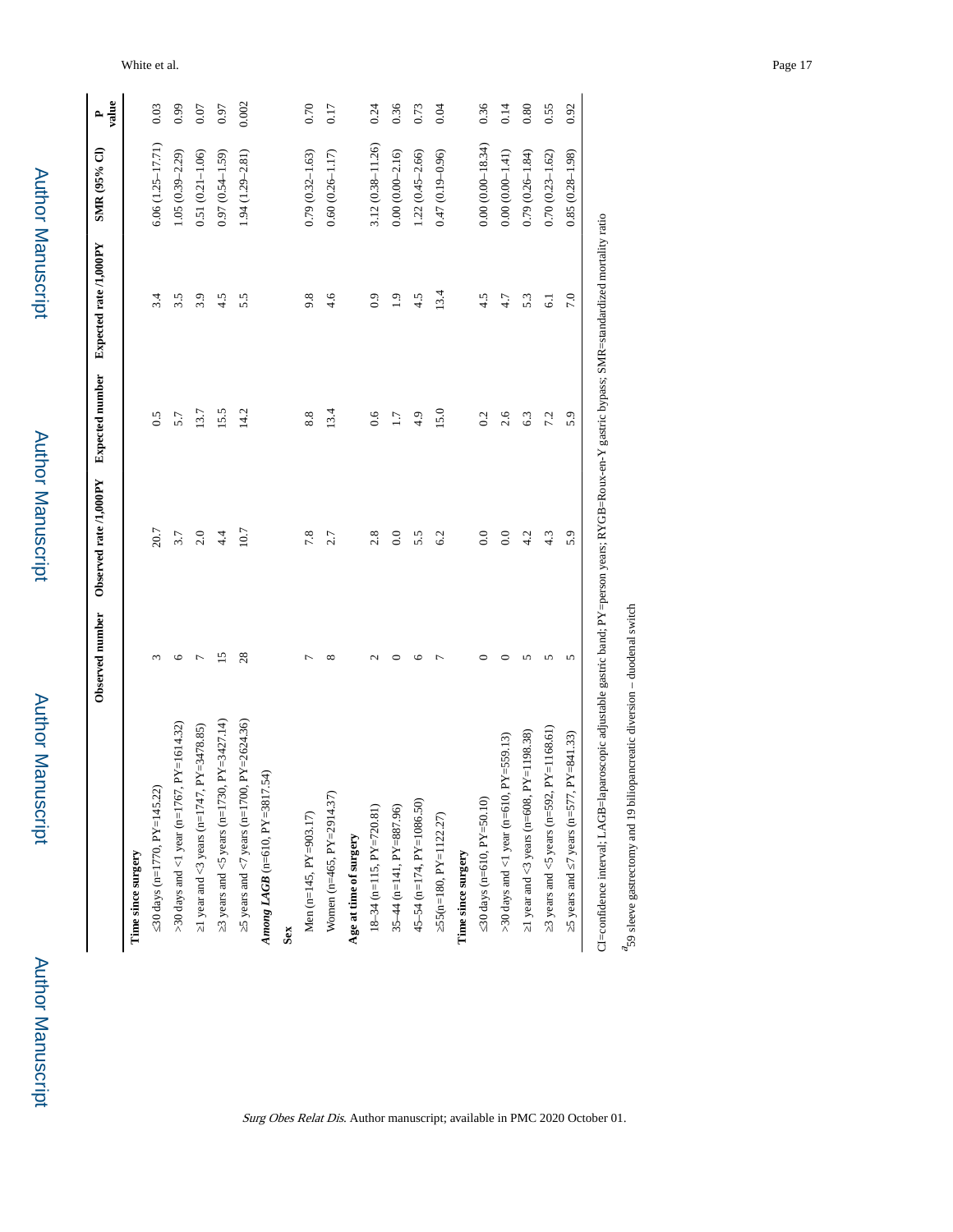Author Manuscript

Author Manuscript

| <b>،</b>                    |
|-----------------------------|
| <b>CHARGE CARD OF SHIPS</b> |
| ١<br>í<br>l<br>.<br>.<br>.  |
| くく<br>j                     |
| ֓<br>くうりょう                  |
| Î<br>j<br>ı<br>Ì            |
|                             |

| Cause of death category                                       | Z               | Specific cause of death                                                                                              | Z              |
|---------------------------------------------------------------|-----------------|----------------------------------------------------------------------------------------------------------------------|----------------|
| Communicable, maternal, perinatal, nutritional                | $\epsilon$      | Sepsis, unspecified                                                                                                  | $\epsilon$     |
|                                                               |                 | Malignant neoplasm: Colon, unspecified                                                                               | $\epsilon$     |
|                                                               |                 | Malignant neoplasm of rectosigmoid junction                                                                          |                |
|                                                               |                 | Malignant neoplasm: Intrahepatic bile duct carcinoma                                                                 |                |
|                                                               |                 | Malignant neoplasm: Pancreas, unspecified                                                                            | $\mathcal{L}$  |
| Malignant and non-malignant neoplasms                         | $\overline{13}$ | Malignant neoplasm: Bronchus or lung, unspecified                                                                    |                |
|                                                               |                 | Malignant neoplasm: Breast, unspecified                                                                              | $\mathcal{L}$  |
|                                                               |                 | Malignant neoplasm of prostate                                                                                       |                |
|                                                               |                 | Malignant neoplasm of kidney, except renal pelvis                                                                    |                |
|                                                               |                 | Secondary malignant neoplasm of liver and intrahepatic bile duct                                                     | $\overline{ }$ |
|                                                               |                 | Thyrotoxicosis with diffuse goiter                                                                                   |                |
|                                                               |                 | Unspecified diabetes mellitus: Without complications                                                                 | 3              |
| genitourinary<br>Diabetes mellitus, endocrine, blood, immune, | $\overline{c}$  | Obesity                                                                                                              | $\circ$        |
|                                                               |                 | Chronic kidney disease, stage 5                                                                                      |                |
|                                                               |                 | Urinary tract infection, site not specified                                                                          |                |
| Mental and substance use disorders                            | $\overline{a}$  | Accidental poisoning by and exposure to noxious substances                                                           | $\circ$        |
|                                                               |                 | Poisoning by and exposure to other and unspecified drugs, medicaments and biological substances, undetermined intent | $\overline{ }$ |
|                                                               |                 | Mitral valve disease, unspecified                                                                                    | $\overline{ }$ |
|                                                               |                 | Hypertensive heart disease without (congestive) heart failure                                                        |                |
|                                                               |                 | Acute myocardial infarction, unspecified                                                                             | $\omega$       |
|                                                               |                 | Chronic ischemic heart disease                                                                                       | $\circ$        |
| Cardiovascular                                                | $\overline{18}$ | Pulmonary embolism without mention of acute cor pulmonale                                                            |                |
|                                                               |                 | Endocarditis, valve unspecified                                                                                      | $\mathcal{L}$  |
|                                                               |                 | Other hypertrophic cardiomyopathy                                                                                    |                |
|                                                               |                 | Cardiac arrest, unspecified                                                                                          |                |
|                                                               |                 | Cardiomegaly                                                                                                         |                |
|                                                               |                 | Phlebitis and thrombophlebitis of other deep vessels of lower extremities                                            |                |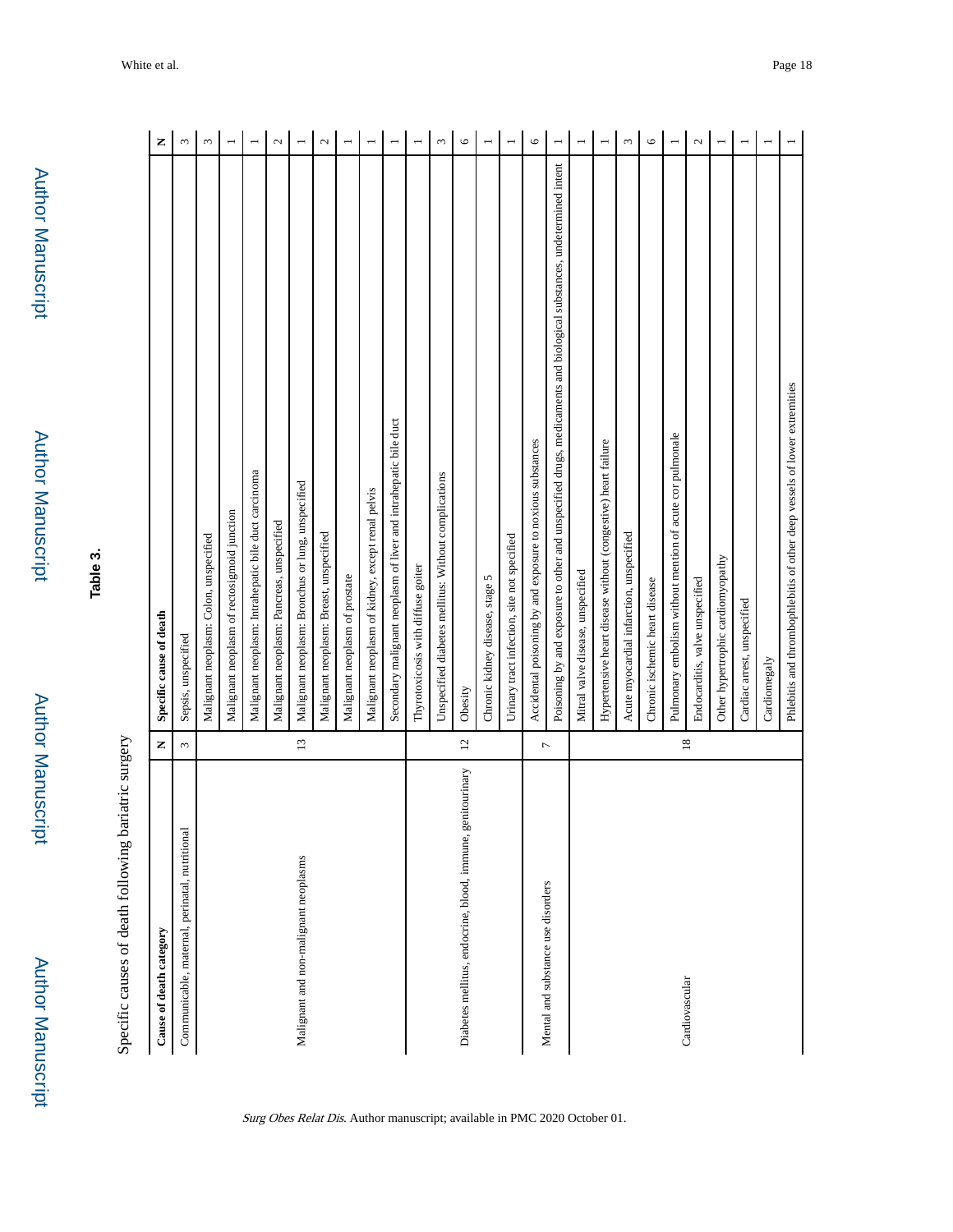| Cause of death category | Z                      | Specific cause of death                                                                                          | Z |
|-------------------------|------------------------|------------------------------------------------------------------------------------------------------------------|---|
|                         |                        | Intracerebral hemorrhage, unspecified                                                                            |   |
|                         |                        | Intracranial hemorrhage (nontraumatic), unspecified                                                              |   |
| Cerebrovascular         | 5                      | Cerebral infarction, unspecified                                                                                 |   |
|                         |                        | Stroke, not specified as hemorrhage or infarction                                                                |   |
|                         |                        | Cerebral arteritis, not elsewhere classified                                                                     |   |
|                         |                        | Chronic obstructive pulmonary disease with acute lower respiratory infection                                     |   |
| Respiratory             | $\tilde{\mathfrak{c}}$ | Other specified pleural conditions                                                                               |   |
|                         |                        | Other disorders of lung                                                                                          |   |
|                         |                        | Unspecified abdominal hernia without obstruction or gangrene                                                     |   |
|                         | $\overline{ }$         | Alcoholic liver disease                                                                                          | 2 |
| Digestive               |                        | Fatty (change of) liver, not elsewhere classified                                                                | 3 |
|                         |                        | Gastrointestinal hemorrhage, unspecified                                                                         |   |
|                         |                        | Pedestrian injured in traffic accident involving other and unspecified motor vehicles                            |   |
| Unintentional injuries  | $\omega$               | Other fall on same level                                                                                         | 2 |
| Intentional injuries    | 2                      | Intentional self-poisoning by and exposure to other and unspecified drugs, medicaments and biological substances |   |
|                         |                        | Intentional self-harm by other and unspecified firearm discharge                                                 |   |
|                         |                        | Rheumatoid arthritis, unspecified                                                                                |   |
| Other                   | $\tilde{\mathfrak{c}}$ | Other and unspecified abdominal pain                                                                             |   |
|                         |                        | Cardiogenic shock                                                                                                |   |

Surg Obes Relat Dis. Author manuscript; available in PMC 2020 October 01.

White et al. Page 19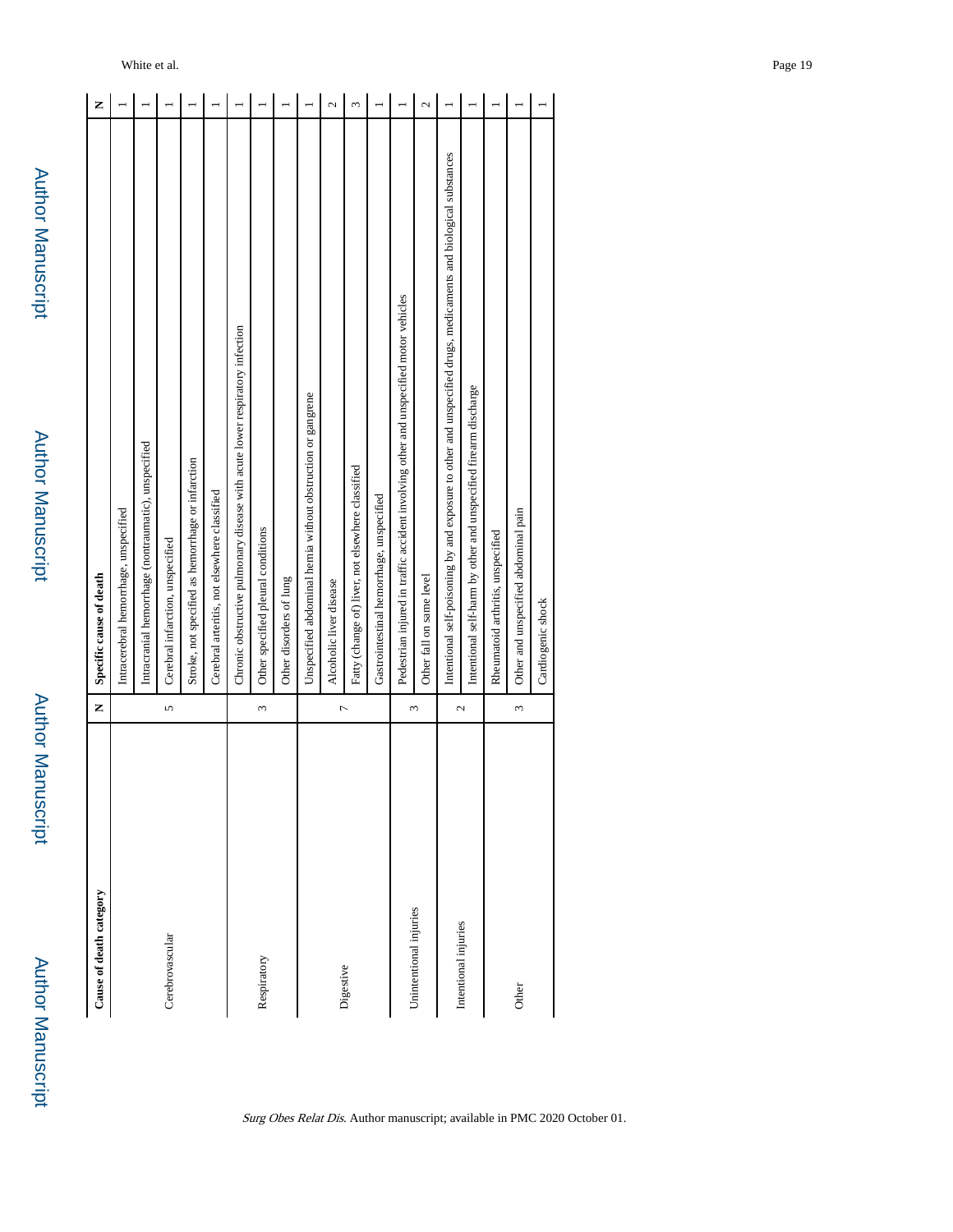**Table 4.**

Predictors of mortality 30 days-7 years post-bariatric surgery Predictors of mortality 30 days-7 years post-bariatric surgery

|                                |                            | Base Models $\real^d$            |                     |       |                 | Full Multivariable Model |                     |       |
|--------------------------------|----------------------------|----------------------------------|---------------------|-------|-----------------|--------------------------|---------------------|-------|
|                                | No. of Deaths <sup>c</sup> | No. of Participants <sup>c</sup> | <b>ARR (95%CI)</b>  | P,    | No. of Deaths   | No. of Participants      | <b>ARR (95%CI)</b>  | R     |
| Age, per 10 y older            | $\overline{r}$             | 2430                             | $1.62(1.31-1.99)$   | 5001  | 59              | 1985                     | $1.66(1.31 - 2.11)$ | 5001  |
| Sex                            |                            |                                  |                     | 0.08  |                 |                          |                     | 0.27  |
| Female                         | 48                         | 1910                             | 1.0[Reference]      |       | $\frac{1}{4}$   | 1538                     | 1.0[Reference]      |       |
| Male                           | 23                         | 520                              | 1.56 (0.95-2.56)    |       | $\overline{18}$ | 447                      | $1.34(0.79 - 2.29)$ |       |
| Race                           |                            |                                  |                     | 0.72  |                 |                          |                     | 0.73  |
| White                          | $\overline{\mathbf{6}}$    | 2099                             | 1.0[Reference]      |       | 54              | 1752                     | 1.0[Reference]      |       |
| ${\bf Black}$                  | $^{\circ}$                 | 256                              | $1.34(0.65 - 2.78)$ |       | 4               | 168                      | $0.94(0.34 - 2.62)$ |       |
| Other                          | $\mathfrak{g}$             | 75                               | $0.92(0.23 - 3.61)$ |       |                 | 65                       | $0.46(0.07 - 3.18)$ |       |
| Annual household income        |                            |                                  |                     | 5001  |                 |                          |                     | 0.005 |
| < \$25,000                     | $\overline{\mathcal{L}}$   | 393                              | 5.44 (2.40-12.32)   |       | 22              | 365                      | 4.30 (1.89-9.76)    |       |
| \$25,000-\$49,999              | $\overline{16}$            | 563                              | 2.71 (1.13-6.47)    |       | $\overline{16}$ | 511                      | 2.68 (1.13-6.35)    |       |
| \$50,000-\$74,999              | 13                         | 519                              | $2.26(0.94 - 5.43)$ |       | $\overline{13}$ | 468                      | $2.18(0.92 - 5.20)$ |       |
| \$75,000                       | $^{\circ}$                 | 705                              | 1.0[Reference]      |       | ${}^{\circ}$    | 641                      | 1.0[Reference]      |       |
| Education                      |                            |                                  |                     | 0.50  |                 |                          |                     |       |
| High school                    | $\overline{18}$            | 510                              | $1.16(0.64 - 2.09)$ |       |                 |                          |                     |       |
| Some college                   | 25                         | 908                              | $0.80(0.44 - 1.44)$ |       |                 |                          |                     |       |
| College                        | $18\,$                     | 819                              | 1.0[Reference]      |       |                 |                          |                     |       |
| Body mass index, per 10 more   | $\overline{7}$             | 2430                             | $1.34(1.01 - 1.80)$ | 0.046 | 59              | 1985                     | $1.15(0.82 - 1.60)$ | 0.42  |
| Any cigarette smoking          |                            |                                  |                     | 5001  |                 |                          |                     | 001   |
| $\stackrel{\circ}{\mathbf{Z}}$ | 56                         | 2108                             | 1.0[Reference]      |       | 45              | 1735                     | 1.0[Reference]      |       |
| $\mathbf{Yes}$                 | $\overline{15}$            | 318                              | 2.59 (1.48-4.53)    |       | $\Xi$           | 250                      | $2.75(1.53 - 4.95)$ |       |
| Any alcohol use                |                            |                                  |                     | 0.04  |                 |                          |                     |       |
| $\mathop{\mathsf{S}}\nolimits$ | 36                         | 914                              | 1.0[Reference]      |       |                 |                          |                     |       |
| $\mathbf{Yes}$                 | $\overline{27}$            | 1321                             | $0.61(0.38-0.99)$   |       |                 |                          |                     |       |
| Regular alcohol use            |                            |                                  |                     | 0.24  |                 |                          |                     |       |
| $\stackrel{\circ}{\mathbf{z}}$ | $\overline{6}$             | 2090                             | 1.0[Reference]      |       |                 |                          |                     |       |
| $\mathbf{Yes}$                 | $\mathfrak{c}$             | 145                              | $0.44(0.11 - 1.73)$ |       |                 |                          |                     |       |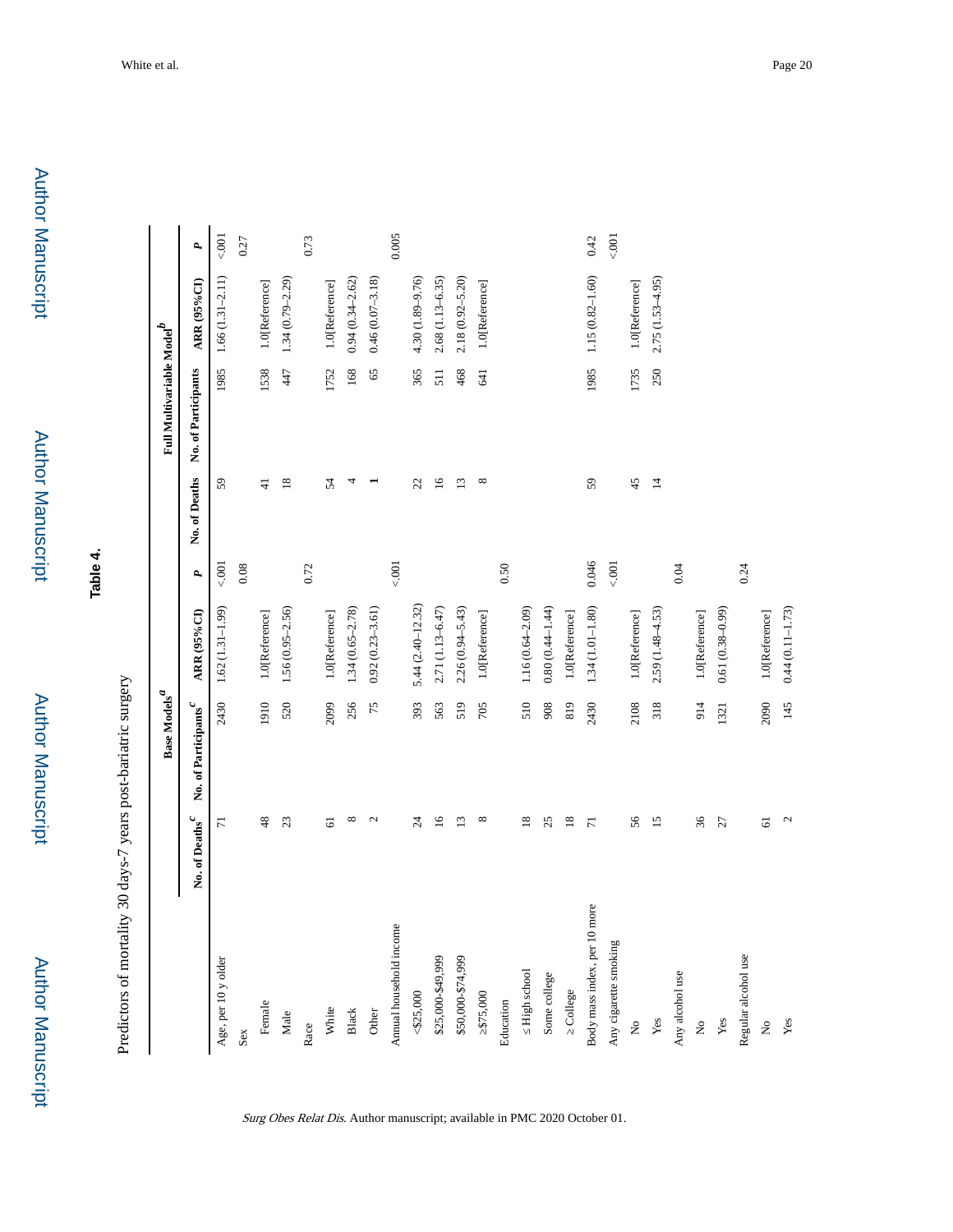|                                |                 | Base Models $\real^d$            |                     |      |                 | Full Multivariable Model |                     |      |
|--------------------------------|-----------------|----------------------------------|---------------------|------|-----------------|--------------------------|---------------------|------|
|                                | No. of Deaths   | No. of Participants <sup>c</sup> | <b>ARR (95%CI)</b>  | P,   | No. of Deaths   | No. of Participants      | ARR (95%CI)         | ٩    |
| AUD symptoms                   |                 |                                  |                     | 0.69 |                 |                          |                     |      |
| $\grave{\varkappa}$            | 59              | 2081                             | 1.0[Reference]      |      |                 |                          |                     |      |
| $\mathbf{Yes}$                 | 4               | 148                              | $1.22(0.45 - 3.26)$ |      |                 |                          |                     |      |
| Sleep apnea                    |                 |                                  |                     | 0.03 |                 |                          |                     |      |
| $\mathop{\mathsf{S}}$          | $\overline{1}$  | 1156                             | 1.0[Reference]      |      |                 |                          |                     |      |
| $\mathbf{Yes}$                 | 51              | 1271                             | 1.77 (1.04-3.00)    |      |                 |                          |                     |      |
| Diabetes                       |                 |                                  |                     | 0.01 |                 |                          |                     |      |
| $\stackrel{\circ}{\mathbf{z}}$ | $\mathfrak{S}$  | 1573                             | 1.0[Reference]      |      |                 |                          |                     |      |
| $\mathbf{Yes}$                 | $\Theta$        | 804                              | $1.92(1.16 - 3.19)$ |      |                 |                          |                     |      |
| Hypertension                   |                 |                                  |                     | 0.36 |                 |                          |                     |      |
| $\mathring{\mathsf{z}}$        | $\overline{c}$  | 760                              | 1.0[Reference]      |      |                 |                          |                     |      |
| $\mathbf{Yes}$                 | 57              | 1620                             | $1.35(0.71 - 2.57)$ |      |                 |                          |                     |      |
| Dyslipidemia                   |                 |                                  |                     | 0.01 |                 |                          |                     | 0.03 |
| $\stackrel{\circ}{\mathbf{z}}$ | ç               | 712                              | 1.0[Reference]      |      | ${}^{\circ}$    | 654                      | 1.0[Reference]      |      |
| Yes                            | 59              | 1482                             | $2.47(1.25 - 4.89)$ |      | 51              | 1331                     | $2.19(1.07 - 4.48)$ |      |
| Deep vein thrombosis/          |                 |                                  |                     | 0.35 |                 |                          |                     |      |
| pulmonary embolism             |                 |                                  |                     |      |                 |                          |                     |      |
| $\mathsf{S}$                   | 56              | 2112                             | 1.0[Reference]      |      |                 |                          |                     |      |
| $\mathbf{Yes}$                 | 5               | $\boldsymbol{\mathcal{S}}$       | 1.51 (0.64-3.56)    |      |                 |                          |                     |      |
| Surgical procedure             |                 |                                  |                     | 0.33 |                 |                          |                     | 0.73 |
| <b>RYGB</b>                    | 55              | 1717                             | $1.36(0.77-2.39)$   |      | 45              | 1433                     | $1.08(0.59 - 1.98)$ |      |
| LAGB                           | $\overline{15}$ | 606                              | 1.0[Reference]      |      | $\overline{13}$ | 486                      | 1.0[Reference]      |      |
| Other                          | Ξ               | 107                              | $0.46(0.06 - 3.47)$ |      |                 | 66                       | $0.53(0.08 - 3.37)$ |      |

Surg Obes Relat Dis. Author manuscript; available in PMC 2020 October 01.

Poisson mixed models with robust error variance adjusted for site, surgical procedure, age, sex, race, and BMI. 4 participants who died in perioperative period ( 30 days post-bariatric surgery) were Poisson mixed models with robust error variance adjusted for site, surgical procedure, age, sex, race, and BMI. 4 participants who died in perioperative period (≤30 days post-bariatric surgery) were excluded. 24 participants were missing information on race and not included in models. One participant missing data on race had died 30 days to 7 years post-surgery. excluded. 24 participants were missing information on race and not included in models. One participant missing data on race had died 30 days to 7 years post-surgery. Poisson mixed model with robust error variance adjusted for site, surgical procedure, age, sex, race, BMI, and other variables as indicated in this table. Any alcohol use, sleep apnea, and diabetes were Poisson mixed model with robust error variance adjusted for site, surgical procedure, age, sex, race, BMI, and other variables as indicated in this table. Any alcohol use, sleep apnea, and diabetes were considered in the model but not retained. 4 participants who died in perioperative period (30 days post-bariatric surgery) were excluded. 469 participants were missing information on race, annual<br>household income, cigarete considered in the model but not retained. 4 participants who died in perioperative period (≤30 days post-bariatric surgery) were excluded. 469 participants were missing information on race, annual household income, cigarette smoking, or dyslipidemia and not included in model. 13 participants with missing data had died 30 days to 7 years post-surgery.

Author Manuscript

**Author Manuscript** 

Author Manuscript

Author Manuscript